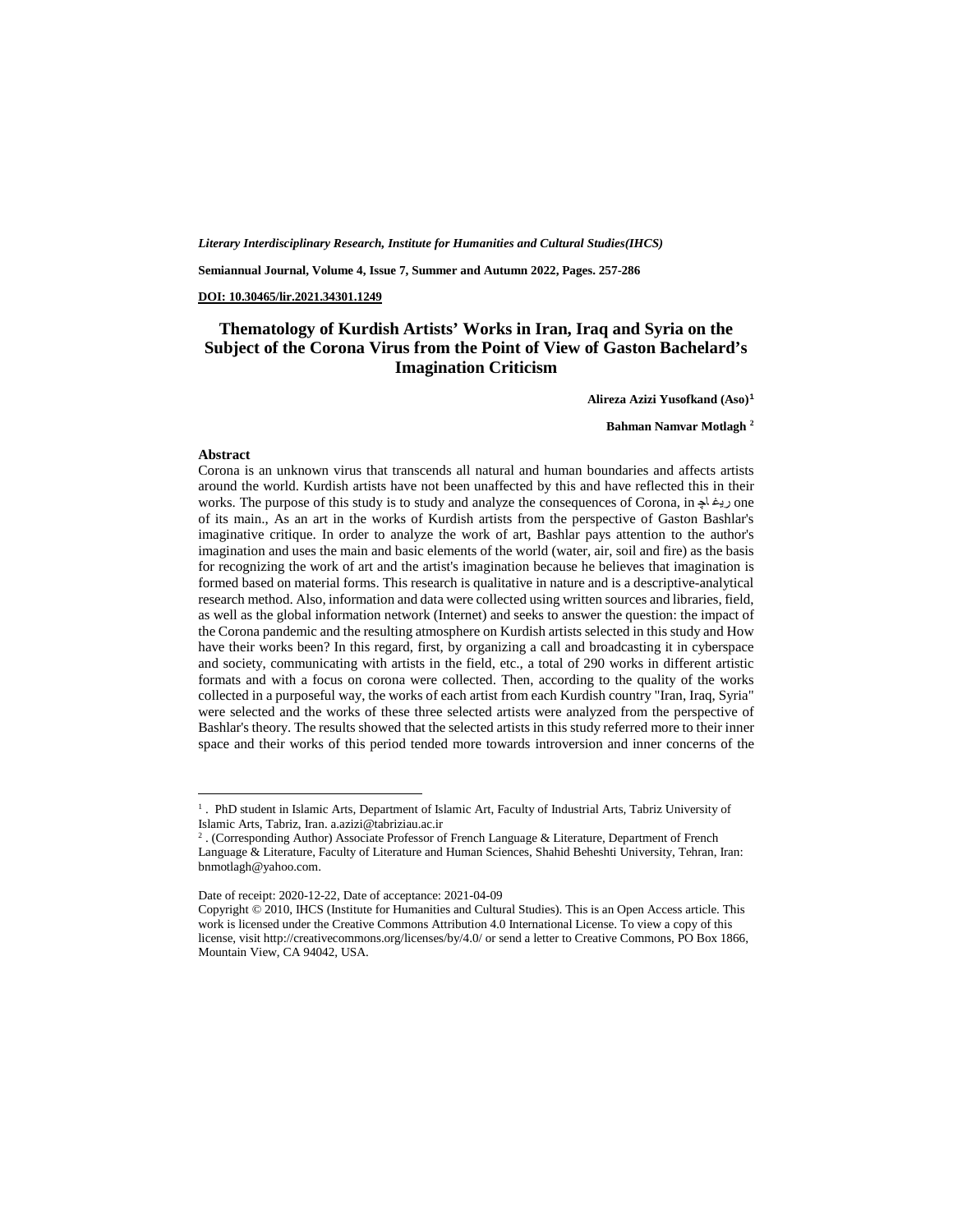artist and the direct reflection of Covid 19's effects in human society was less reflected in the works of these artists.

**Keywords**: Corona virus, Critique of Imagination, Gaston Bashlar, Painter Artists.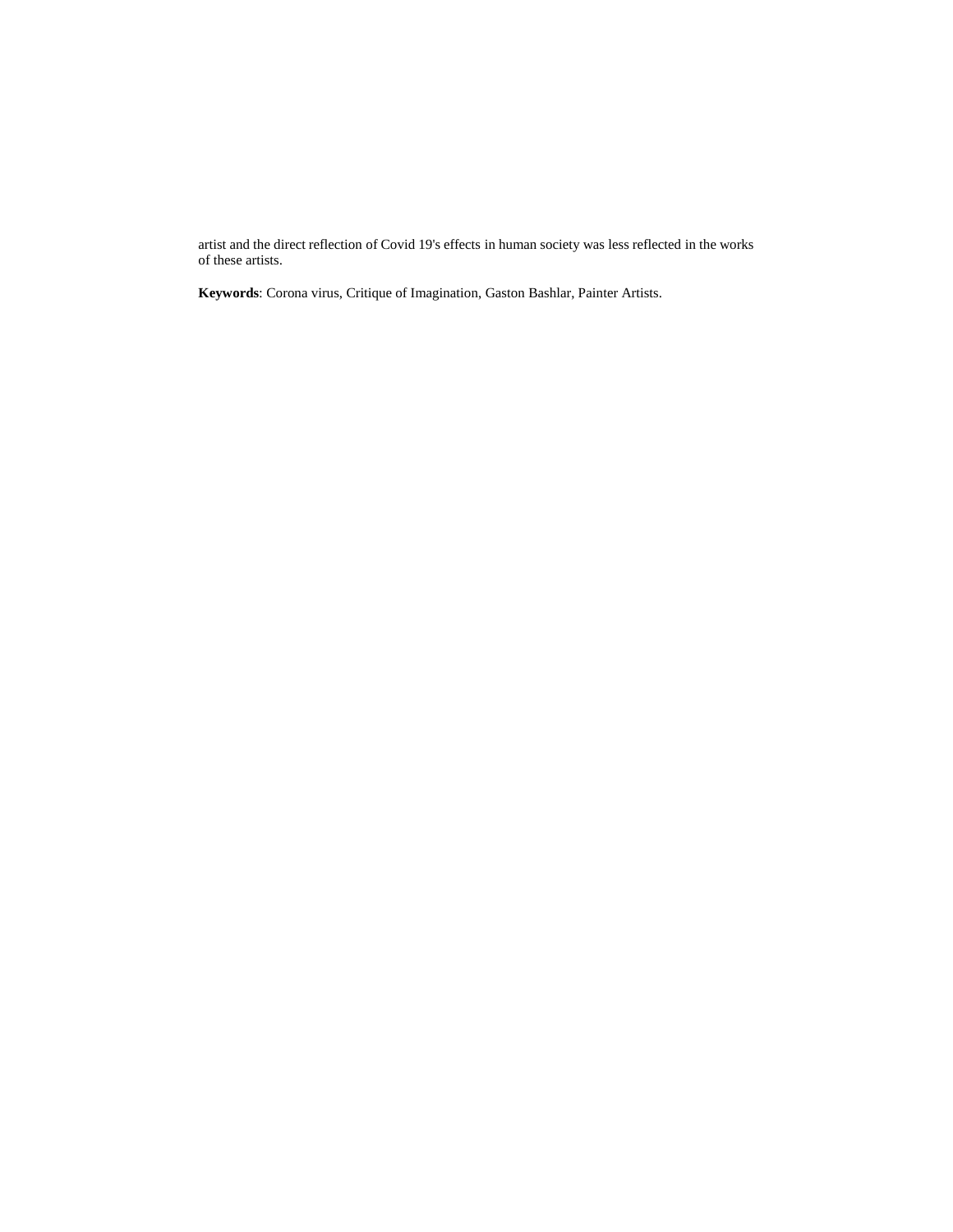پژوهشهاي بینرشتهاي ادبی، پژوهشگاه علوم انسانی و مطالعات فرهنگی **دوفصلنامۀ علمی، سال چهارم، شمارة هفتم، بهار و تابستان ،1401 257-286 DOI:10.30465/LIR.2021.34301.1249**

**مضمونشناسی آثار هنرمندان کرد«ایران، عراق، سوریه » از منظر نقد تخیلی گاستون باشلار با موضوع کرونا (مقاله پژوهشی)** علیرضا عزیزي یوسفکند (ئاسو)\*

\*\* بهمن نامور مطلق

**چکیده**

کرونا، ویروس ناشناختهاي است که همه مرزهاي طبیعی و انسانی را پشت سر گذاشته به طوري که هنرمندان جهان را نیز تحت تأثیر قرار داده است. هنرمندان کرد نیز از این امر بیتأثیر نبوده و در آثارشان این امر را بازتاب دادهاند. هدف این پژوهش بررسی و تحلیل پیامدهاي کرونا، در چارچوبی غیر از ماهیت اصلی آن، بهعنوان مضمون هنري در آثار هنرمندان کرد از منظر نقد تخیلی گاستون باشلار است. باشلار جهت تحلیل اثر هنري، تخیل مؤلف را مورد توجه قرار داده و عناصر اصلی و اولیه سازنده جهان (آب، هوا، خاك و آتش) را اساس شناخت اثر هنري و تخیل هنرمند قرار میدهد چراکه معتقد است تخیل بر پایه صورتهاي مادي شکل میگیرد. این پژوهش، به لحاظ ماهیت از نوع کیفی بوده و روش تحقیق توصیفی-تحلیلی است. همچنین گردآوري اطلاعات و دادهها با استفاده از منابع مکتوب و کتابخانهاي، میدانی، همچنین شبکه جهانی اطلاعرسانی (اینترنت) صورت گرفته و در پی پاسخ به این پرسش است که: تأثیر پاندمی کرونا و فضاي حاصله از آن بر هنرمندان کرد منتخب در این پژوهش و آثارشان چگونه

\* دانشجوي دکتري تخصصی هنرهاي اسلامی، گروه هنر اسلامی، دانشکده هنرهاي صناعی، دانشگاه هنر اسلامی

1

a.azizi@tabriziau.ac.ir .ایران ،تبریز ،تبریز \*\* (نوی سنده م سئول) دان شیار زبان و ادبیات فران سه، گروه زبان و ادبیات فران سه و لاتین، دان شکده ادبیات و علوم انسانی، دانشگاه شهید بهشتی، تهران،ایران. ir.yahoo@bnmotlagh تاریخ ارسال: 1399/10/20 تاریخ پذیرش: 1400/01/20

Copyright © 2018, IHCS (Institute for Humanities and Cultural Studies). This is an Open Access article distributed under the terms of the Creative Commons Attribution 4.0 International, which permits others to download this work, share it with others and Adapt the material for any purpose.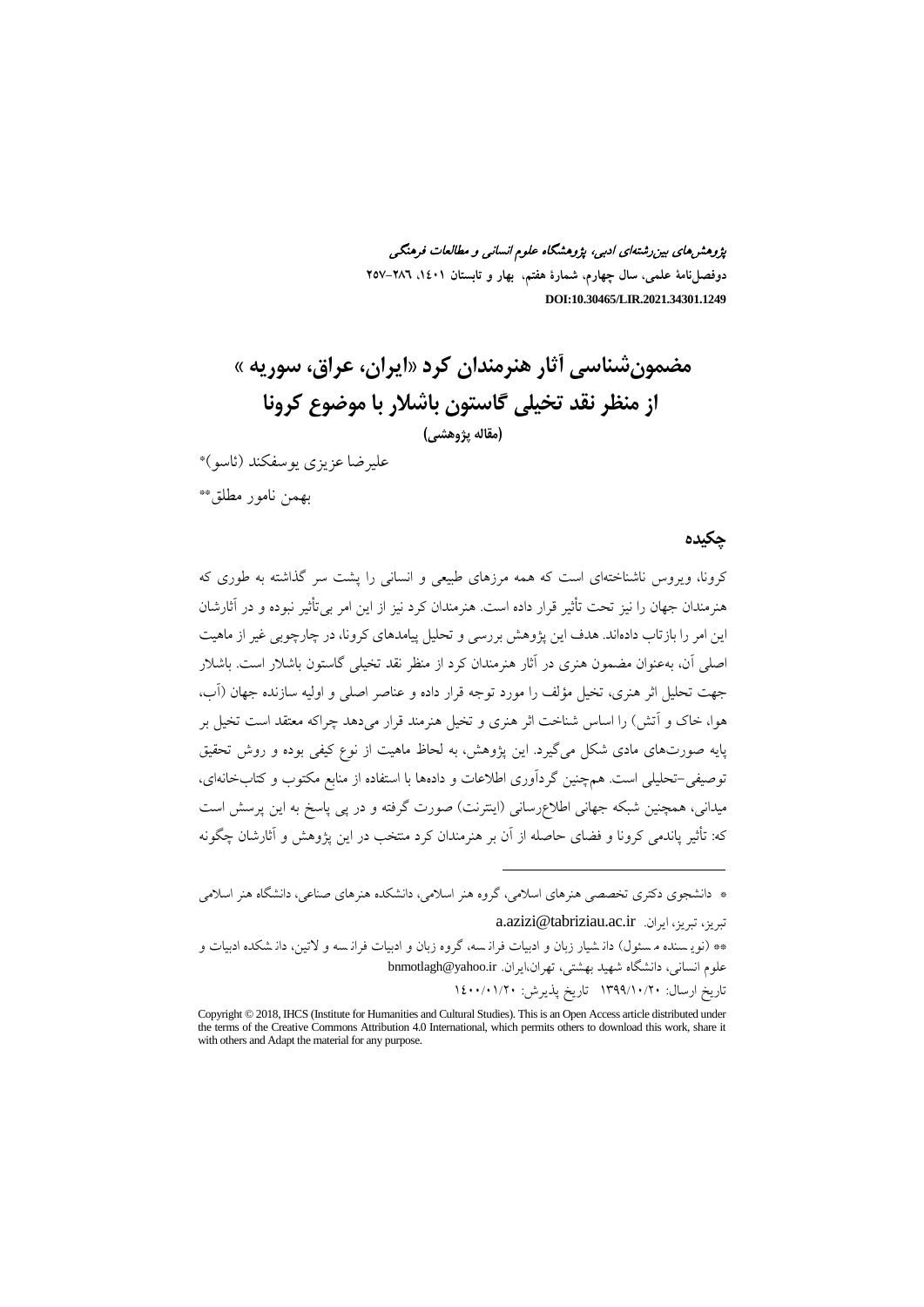بوده است؟ در این راستا، ابتدا با تنظیم یک فراخوان و پخش آن در فضاي مجازي و جامعه، ارتباط با هنرمندان بهصورت میدانی و ... بالغبر 290 اثر در قالبهاي متفاوت هنري و با محوریت کرونا جمعآوري شد. سپس با توجه به کیفیت آثار جمعآوريشده به روش هدفمند، آثار هر هنرمند از هر کشور کردنشین «ایران، عراق، سوریه» انتخاب و به تحلیل و بررسی آثار این سه هنرمند منتخب از منظر نظریۀ باشلار پرداخته شد. نتیجه نشان داد که هنرمندان منتخب در این پژوهش بیشتر به فضاي درونی خویش مراجعه کرده و آثار این دوره آنها بیشتر به سمت درونگرایی و دغدغههاي درونی هنرمند گرایش پیداکرده و انعکاس مستقیم اثرات کووید 19 در جامعه انسانی کمتر در آثار این هنرمندان انعکاس پیداکرده است.

**کلیدواژهها:** کرونا، نقد تخیل، گاستون باشلار، هنرمندان نقاش کرد

### **.1مقدمه و بیان مسألۀ پژوهش**

این پژوهش رویکردي بینارشتهاي به هنر و ادبیات دارد. بررسی بینارشتهاي داراي یک پیوند دوسویه است که می تواند سبب رهایی از تکرار فقر موضوع هاي پژوهشی، فزونی روح لطافت در دانش هاي بشري و زیادي غناي ادبیات گردد (اسماعیلی40:1399،). در دوره معاصر با توجه به حضور ویروس کرونا در جامعه جهانی و تحت تأثیر قرار گرفتن همهجانبه جامعه انسانی، دنیاي هنر و هنرمندان نیز تحت تأثیر آن قرارگرفته و به شیوههاي متفاوت در آثار هنرمندان انعکاس یافته است. اگرچه هنرمندان هنرهاي تجسمی در طول سالیان متمادي با استفاده از عناصر بصري دنیاي خیالات خویش را به تصویر کشیدهاند ولی در دوره حضور کرونا، هنر به هر لحاظ تحت تأثیر این ویروس بوده و به شیوهاي متفاوت از قبل ظهور کرده است. کرونا در شیوههاي خلق اثر، ارائه و نمایش آثار و در اقتصاد هنر تأثیرات فراوان و چشمگیري از خود برجاي گذاشته است**.**

قرنطینه و فاصلهگذاري اجتماعی باعث دوري هرچه بیشتر انسانها از یکدیگر شد. این دوري به شیوههاي مختلف فیزیکی، فکري و روحی بوده است. تعطیلی گالري و موزهها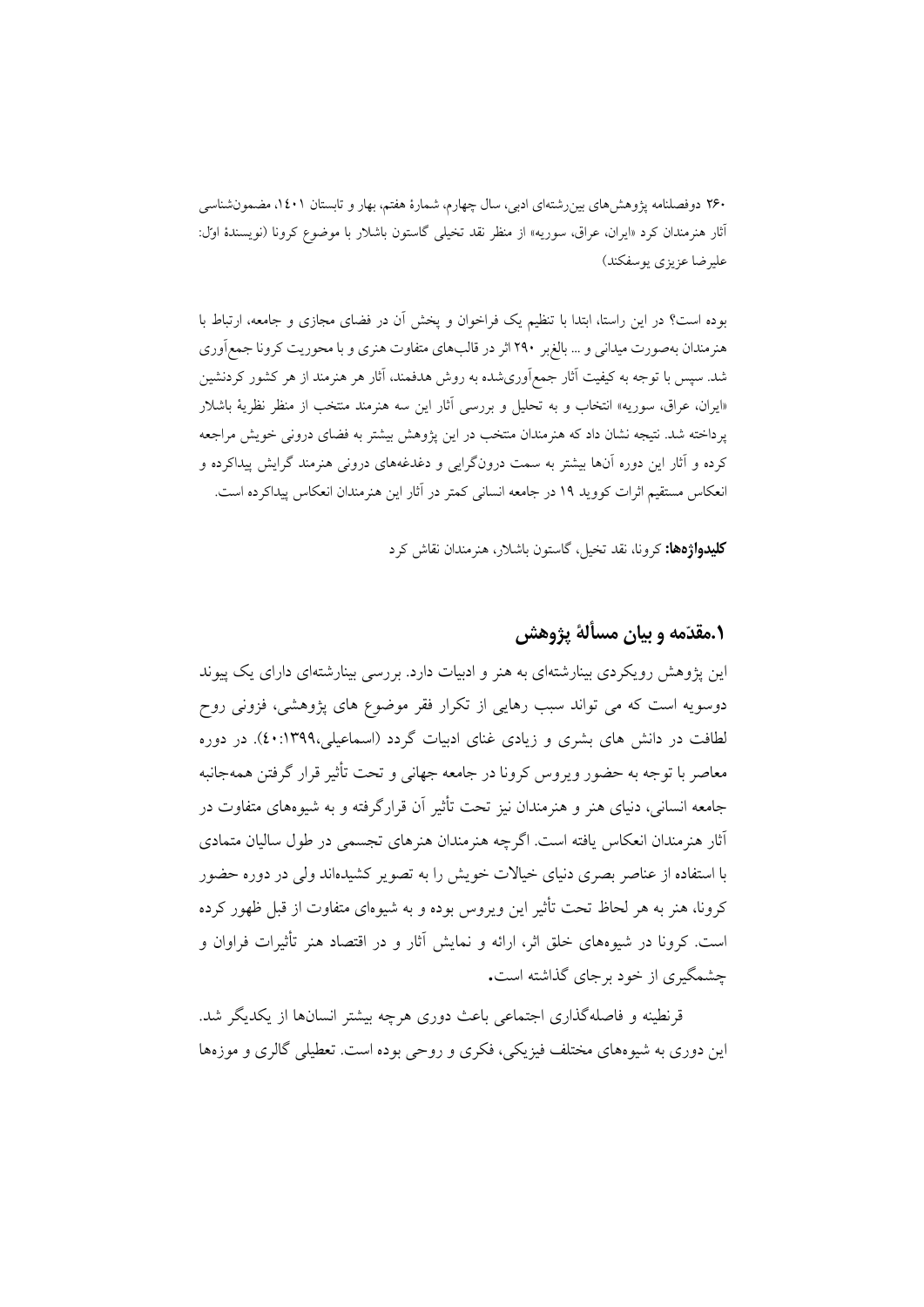باعث تعطیلی بهیکباره بازار خریدوفروش آثار هنري و قطع ارتباط بین هنرمندان گردید. از طرف دیگر ارتباطات به شکل مجازي گسترش پیداکرده و باعث گسترش شکل دیگري از روابط اجتماعی شد. فضاي حاصل از قرنطینه باعث شد تا هنرمندان با تمام مشکلات ناشی از آن ، تمرکز بیشتري بر این سوژه جدید و خلق آثار متفاوت داشته باشند. قطع ارتباطات باعث شد که هنرمندان فرصت و زمان بیشتري داشته باشند تا در کارگاه خویش روي خلق اثر هنري تمرکز داشته باشند. آثار حاصل در این دوره را میتوان در دو گروه دستهبندي کرد. گروه اول هنرمندان برونگرا هستند که در آثارشان تأثیرات این پاندمی در جامعه انسانی و محیط پیرامون مورد تحلیل قرارگرفته و بهصورت واضح و مشخص انعکاس یافته است. گروه دوم هنرمندان درونگرا هستند که تأثیرات این پاندمی در آثارشان بهصورت غیرواضح و غیر مستقیم انعکاس یافته است. درواقع این گروه هنرمندان تحت تاثیر پیامدهاي حاصله از این پاندمی، بیشتر به ضمیر ناخودآگاه خویش مراجعه کرده و با توجه به دغدغههاي ذهنی و درونی خود به خلق اثر پرداختهاند.اگرچه بخشی از هنرمندان آثار زیاد و متنوعی در فرایند پیشگیري و اطلاعرسانی در این دوران خلق کردند ولی برخورد بخشی دیگر از هنرمندان با این مساله متفاوت تر بوده است. بخشی از این هنرمندان با نگاه خلاقانه و توجه به بحران عمیق انسانی ناشی از شیوع کرونا، به شیوههاي مختلف و از جهات گوناگون به این مسأله پرداخته و ان را از جهات گونان مورد تحلیل و بررسی قرار داده اند**.**

### **.2پیشینه پژوهش**

با یک ج ستجو در اینترنت، پژوهشهاي زیادي را بر ا ساس رویکرد تحلیل تخیل گا ستون باشــلار شــناســایی میکنیم. ولی پژوهشــی با موضــوع تخیل در آثار هنري هنرمندان کرد، صــورت نگرفته و این امر براي اولین بار در این پژوهش انجامگرفته اســت. در راســتاي پژوهش فوق مواردي چند به شرح ذیل شناسایی و موردبررسی قرار گرفت: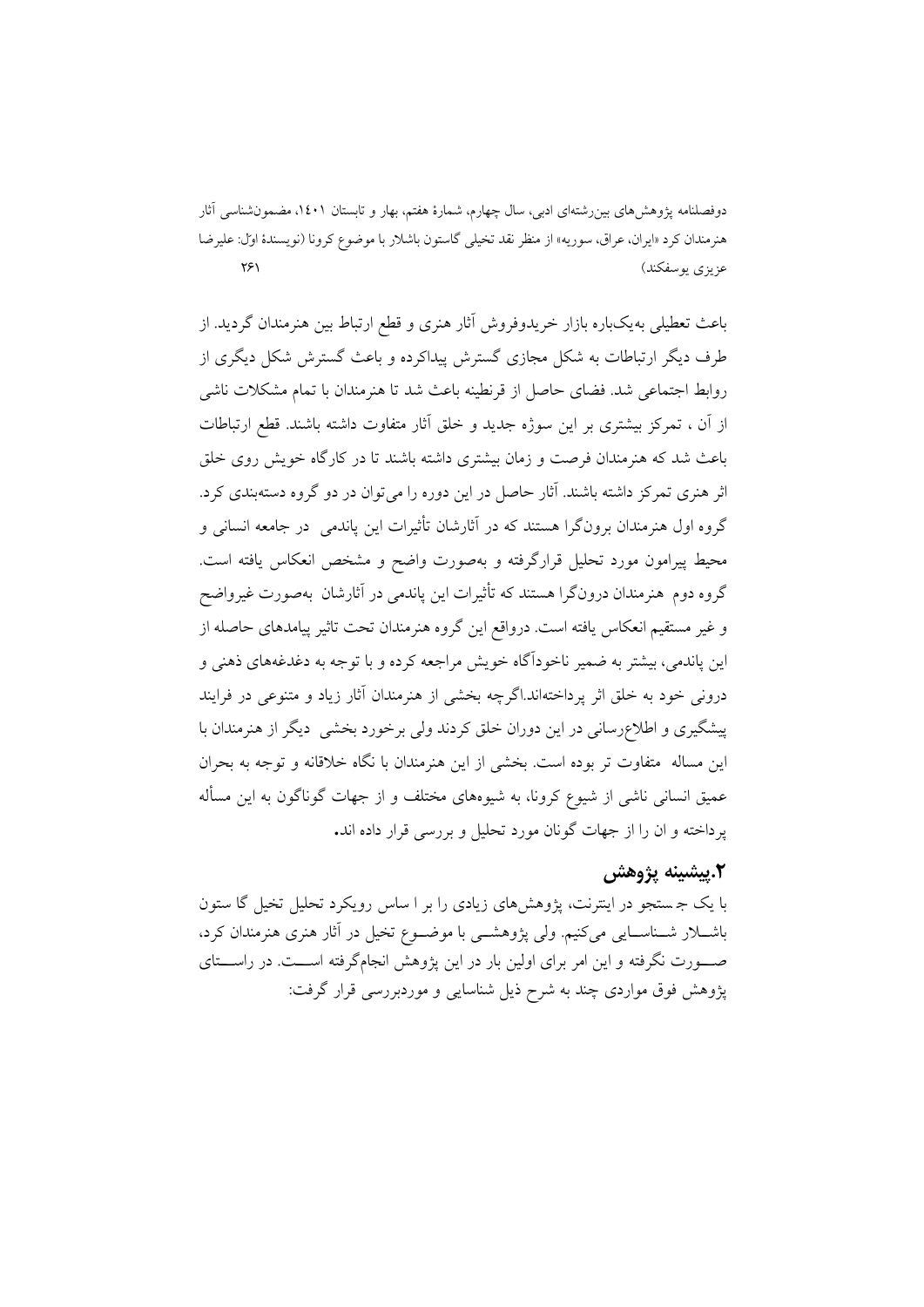نامور مطلق (1386) در مقالهاي با عنوان: پدیدارشـناسـی تخیل نزد باشـلار، آراي و نظرات با شلار را موردبرر سی قرار داده ا ست. همچنین در مقالهای دیگر با عنوان: (١٣٨٦) با شلار بنیان گذار نقد تخیلی، پس از معرفی روش و انواع نقد باشــــلاری، آثار و نظریات وی را از زاویه تخیل و نقد تخیلی موردبررسی قرار داده است. علی پور (١٣٩٤) در مقالهای با عنوان: ســـاختگرایی و روانکاوي تقابل هاي محتوایی (نقدي بر رمان گلاب خانم اثر قاسمعلی فراست)، ضمن روانکاوی نمونههای متنی و تقابل محتوایی مســـتخرج از بافت داستان و رمان گلاب خانم را به کمک عناصر روایت، بر اسـاس آراي باشـلار مورد تحلیل قرار داده است . تقوي فردود (1395) در مقالهاي با عنوان: ظهور تصو یر و تجلی آن بر زبان در رؤیاي فرویدي و رؤیاپردازي باشلار ي، به بررس ی و تحلیل تخیل در آراي فروید و باشلار پرداخته ا ست . خطاط (1382) در مقالهاي با عنوان: نیچه از نگاه با شلار، از راه تحلیل ت صاو یر ادبی در ا شعار نیچه و رابطه آنها با عنا صر اربعه، س یر تحولی افکار فیل سوف و ک شمکش میان تـ ضادهاي این تفکر را پی میگیرد. حاج حـ سنی (۱۳۹۳) در مقالهاي با عنوان: تطبیق عنصر خیال، در متن و نگارههاي خاوران نامه با رویکرد نقد تخیلی گاستون باشلار، به بررسـی و تحلیل رابطۀ تصویر و متن در کتاب خاوراننامه بر اساس نقد تخیلی گاستون باشلارپرداخته همچنین این موضــوع را در پایاننامه کارشــناســ ی ارشــد خویش (1393) با همین عنوان مفصل تر تشر یح کرده است . حرمتی (1397) در مقالهاي با عنوان: تحلیل ادبی و هنري رؤیا دار متن و نگاره داستان (خواب دیدن توس س یاوش را) از منظر نقد تخیلی گاستون باشلار، به بررســی و تحلیل به تصــویر کشــیده شــدن عالم رؤیا و خیال شــاعر در نگاره موردنظر پرداخته اســت. ســاروکلائی و علیزاده (1393) در مقاله خویش با عنوان: طبیعت و تخیل خلاق در شعر سپهري و سینماي کیارستمی، با استفاده از نظریۀ نقد تخیلی گاستون باشلار، ذهنیت مشترک شاعر و هنرمند بلنـدآوازه ایرانی را در برخورد با عناصر اولیۀ طبیعت موردبرر سی و تحلیل قرار دادهاند. عبا سی (١٣٨٦) در مقالهای با عنوان: جایگاه من فردی یا من خلاق، درصدد معرفی روشی علمی است که به کمک آن بتوان از خلال تصاویر متفاوت و متنوع به هســته مرکزي حســی-ادراکی و تخیل متن رســیده و درنهایت به جهان خلاق هنرمند واردشده و معانی نهفته در اثر هنري را از میان لایههاي پنهان اثر درك کرد.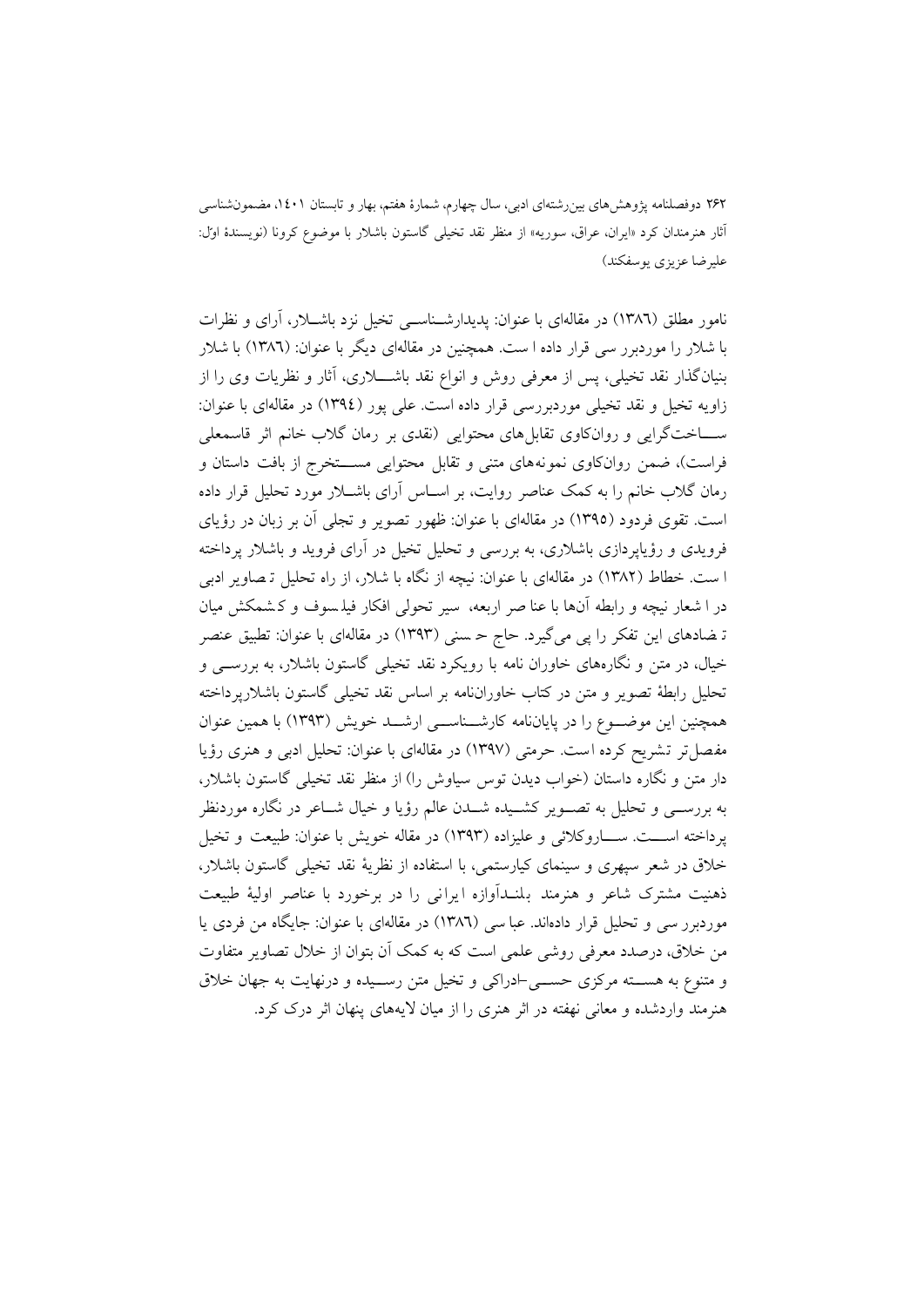#### **.3روش پژوهش**

این پژوهش به لحاظ ماهیت از نوع کیفی محســوب شــده و به روش توصــیفی-تحلیلی انجامگرفته است . این پژوهش در پی بررس ی و تحلیل تخیل در آثار هنرمندان کرد در دوران حضــور کرونا در جهان اســت. به همین منظور، ابتدا با تنظیم فراخوان پژوهشــی و ســپس پخش آن در فرضاي مجازي و جامعههاي كردن شين، ارتباط با هنرمندان به صورت میدانی و ... بالغبر 290 اثر در قالبهاي متفاوت هنري و با محوریت کرونا جمعآوري شد . سپس با توجه به کیفیت آثار جمع آوری شــــده به روش هدفمند ، آثاریک هنرمند از هر کشــــور کردن شین «ایران، عراق، سوریه » انتخاب و به برر سی، خوانش و تحلیل تخیل در آثار این هنرمندان منتخب از منظر باشـــلار پرداختیم. روش گردآوري اطلاعات با اســـتفاده از منابع مکتوب و کتابخانهاي، میدانی، همچنین شبکه جهانی اطلاعرسانی (اینترنت) بوده است.

### **.4مبانی نظري پژوهش**

گاسـتون باشـلار فیلسـوف و منتقد ادبی مکتب نو فرانسـو ي اسـت که درزمینه نقد ادبی و هنري، فلسفه علم، روانکاوي و پدیدارشناسي نظریات و تحلیل هاي ویژه و مختص به خود را دارا اســت ولی بیشــتر به خاطر تحلیل و بررســی تخیل در اثر هنري، مؤلف و مخاطب شناخته می شود. فیلسوفی که در پی شناخت بیشتر واقعیت و حقیقت لاجرم وارد دنیای هنر می شود او به همین منظور در ابتدا شعر را بهعنوان پیکره مطالعاتی انتخاب کرده و در صدد ورود به دنیاي خیالی شاعران برآمد، چراکه معتقد بود دنیاي انتزاعی فلسفه و مابعدالطبیعه از درك واقعی حقیقت عاجز هستند و باید آن را در دنیاي خیالی شاعران و هنرمندان جستجو کرد چون هنرمندان در لحظه آفرینش وارد دنیاي خیال و حقیقت میگردند. درواقع موضوع ا صلی آثار و نظریات با شلار پیرو برر سی و تحلیل تخیل ا ست. با شلار جهت تحلیل اثر هنري، به تخیل مؤلف مراجعه کرده و ری شه هاي آن را درگذ شته هاي دور ج ستجو میکند. بر این اساس با توجه به نظریات علوم کهن، عناصر اصل ی و اولیه سازنده جهان (آب، هوا، خاك و آتش) را موردتوجه قرار داده و آن را اساس شناخت بیشتر دنیاي خیالی مؤلف قرار میدهد چراکه معتقد ا ست تخیل بر پایه صورت هاي مادي شکل میگیرد. با شلار با پیوند عنا صر چهارگانه و روانکاوي متأثر از کارل گو ستاو یونگ در صدد تحلیل آثار هنري ادبی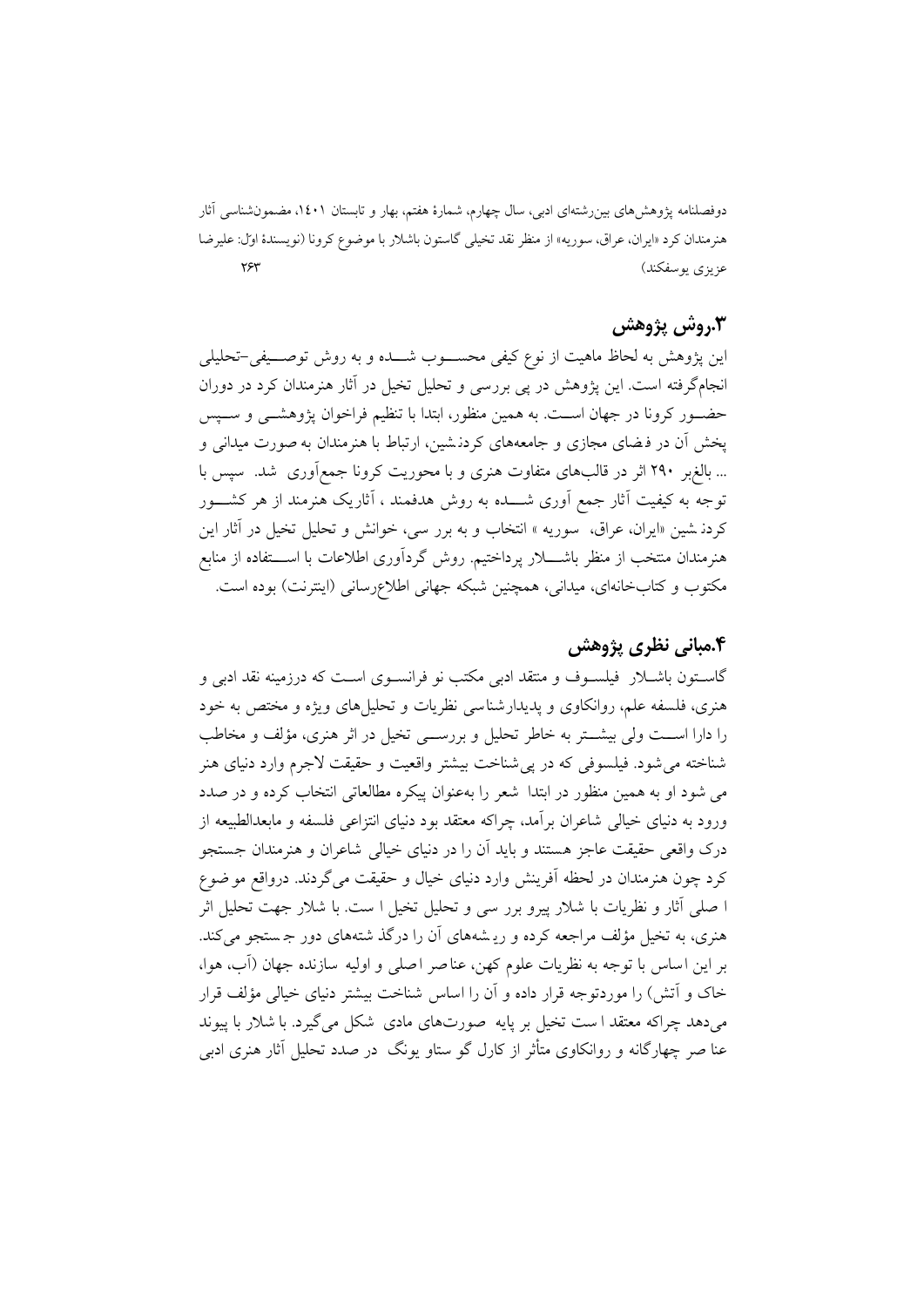برآمد. او بخش ی از نظریات خویش را به تأثیر یونگ در باب روانکاوي و تحلیل ادبی هنري در کتاب روانکاوي آتش آورده اســت با این تفاوت شــاخص که مانند یونگ به گذشــته مؤلف کاری نداشته و تنها به بررسی ریشههای تخیل مؤلف درگذشتههای دور یعنی ضمیر ناخودآگاه جمعی و عناصـر چهارگانه میپردازد. در روانکاوي خیالات شـاعران را نشـانه و معلول امر دیگري میدانند و آنها را به علل و زمینههاي اصـل یشـان فرو میکاهند اما ما در مواجه با خیال شاعران در پی تعلیل و فرو کاهش آنها نیستیم بلکه در پی درک خود صور خیالیم. ما باید با قبول صــــور خیال آغاز کنیم و تا آنجا می توانیم با مبالغه، صــــور خیال را افزایش دهیم. درواقع مبالغه نوعی رویکرد همدلانه و م شارکت جویانه و بازیگرانه در خیال شاعر است یعنی ما سعی میکنیم خودمان را در دل آن خیال بیفکنیم و گوشههای ناگفته آن را کشف کنیم. (باشلار 1398،11) درواقع مطابق نظریات باشلار، براي ورود به تخیل مؤلف باید خویشتن را با آنیکی دانست و براي سهل شدن این امر به بازشناس ی و تحلیل عناصر چهارگانه در اثر ادبی هنري پرداخته میشود.

نقد تخیلی تنها روشی است که میتواند تعریفی از نقشها، تصاویر و تخیلات را در مس یر گوناگون شدن و دگرگونی آنها به دست دهد، الگویی مناسب که خواننده اثر ادبی و بیننده اثر هنري را بیش ازپیش به درک ماهیت و نحوه پیدایش اثر هنري رهنمون می کند. (تحویلداری ٥٦،١٣٨٧) باشـــلار برای تمایز میان دادههای عقلانی و دادههایی که بر پایه باورها و علایق ا ستوار شده ا ست به مو ضوع تخیل پرداخت. او براي تخیل ارزش خلاقیتی قائل اســت نه صــرفاً بازتابی از نوع فردي یا جمعی. او تخیل را ملاك و شــاخص اصــلی مطالعات خویش قرار داده و به همین منظور به شناسایی و طبقهبندي تخیل پرداخت. باشلار تخیل را به دودســـته بزرگ تولیدی و بازتولیدی تقســـیم میکند. مهمترین ملاک خلاقیت چگونگی ارتباط آن با عناصر اولیه است . عناصر اولیه و ماده آفرینش گاه صور بدیع، خیالی ه ستند. بهبیاندیگر تخیل بازتولید تخیلی ا ست که براثر ارتباط مستقیم با عنا صر اولیه پدید نیامده باشــند. در مقابل تخیل تولیدي و خلاق براثر ارتباط مســتقیم با عناصــر اولیه به خلق صور نوینی دست میزند. (نامور مطلق 1386-62) ازنظر باشلار اثر، شبکهاي از صورتهاي خیالی و مضامین را شکل میدهد که بر یک بنای واحد یعنی روی یکی از عناصر چهارگانه استوارشده باشد . از نگاه او اصالت و بدعت یک تصو یر هنري ادبی در آن است که از یکی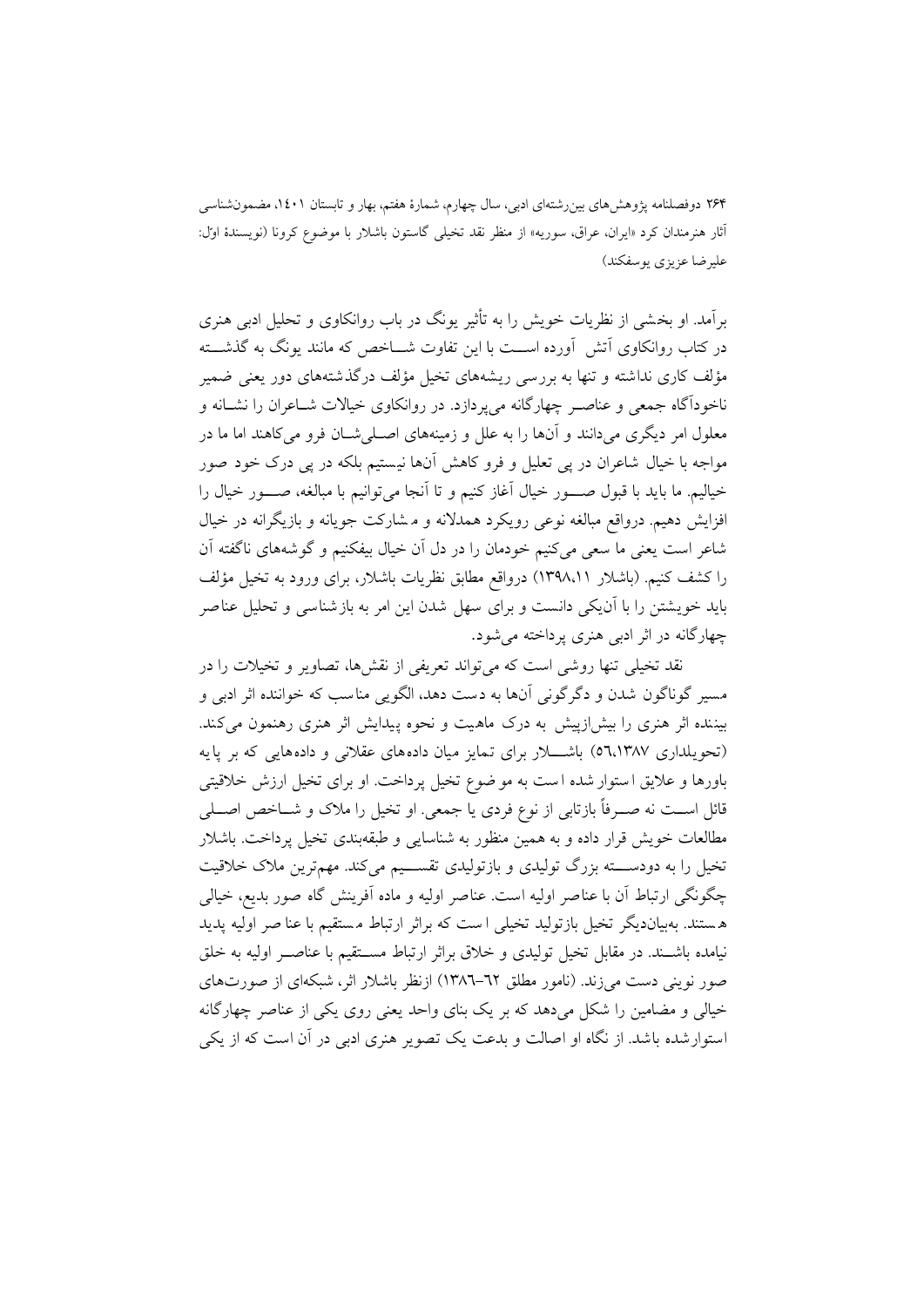از عنا صر چهارگانه تغذیه کند. (حاج ح سن ی 1393) در این پژوهش بر ا ساس نقد تخیلی گاســـتون باشــــلار به بررســــی و تحلیل آثار هنرمندان منتخب کرد در دوره اپیدمی کرونا میپردازیم.

### **.5هنرمندان کرد و کرونا**

هنرمند، امیال و انگیزههاي ناخودآگاه را به تصاو یري قابل قبول تبدیل می کند که چه بسا به شــکل اولیه این امیال و انگیزهها شــبیه نباشــند، اما مفري براي بیان آنها هســتند (زمانی وگلستاني بخت،١٣٩٩:٢٢٤). کرونا و فضاي حاصل از آن در جامعه موضوع آثار بسیاري از هنرمندان کرد بـ شمار می آید. تأثیر فـ ضای حا صل از ویروس کرونا بر اندیـ شه، احـ ساس و خلاقیت هنرمند در ارائه تصاو یر هنري در میان هنرمندان کرد فراوان است. آثار خلقشده در مدیاهاي مختلف اگرچه ازنظر فرم و مضـمون با یکدیگر تفاوت دارند ولی سـاختار آنها با ویژگی های منحصر بهفرد این هنرمندان، تمایز و هویت خاصی به آنها بخشیده است. کرونا و پیامدهاي آن یک معضل جهانی معاصر است و در بسیاري از موارد باعث به وجود آمدن حسی مشترک در میان انسانها شده است. در اغلب موارد این حس مشترک باعث نزدیکی ان سان ها و ارتباط بی شتر آنها حتی به صورت مجازي شده ا ست. هنرمندان به دلیل روحیه متفاوت و ح ساس جزو اولین گروههایی بودند که به این م سأله واکنش ن شان دادند. تأثیر و واکنش هنرمندان بســته به روحیه و نگرش آنها متفاوت بوده و در آثارشــان انعکاس یافته ا ست. برخی از آثار خلق شده در جهت آموزش و ترغیب مردم به رعایت ا صول بهدا شتی بوده، برخی دیگر آثار دهشـــتناك و مخرب ویروس را از جهات مختلف انعکاس دادهاند و گروهی دیگر بیشتر به کنج خلوت خویش رفته و ماجرا را به ش یوهاي متفاوتتر در آثارشان منعکس دادهاند. این انعکاسها گاه روشــن و واضــح، گاه نمادین و پ نهان در پس عناصــر ظهور و متجلی شده است.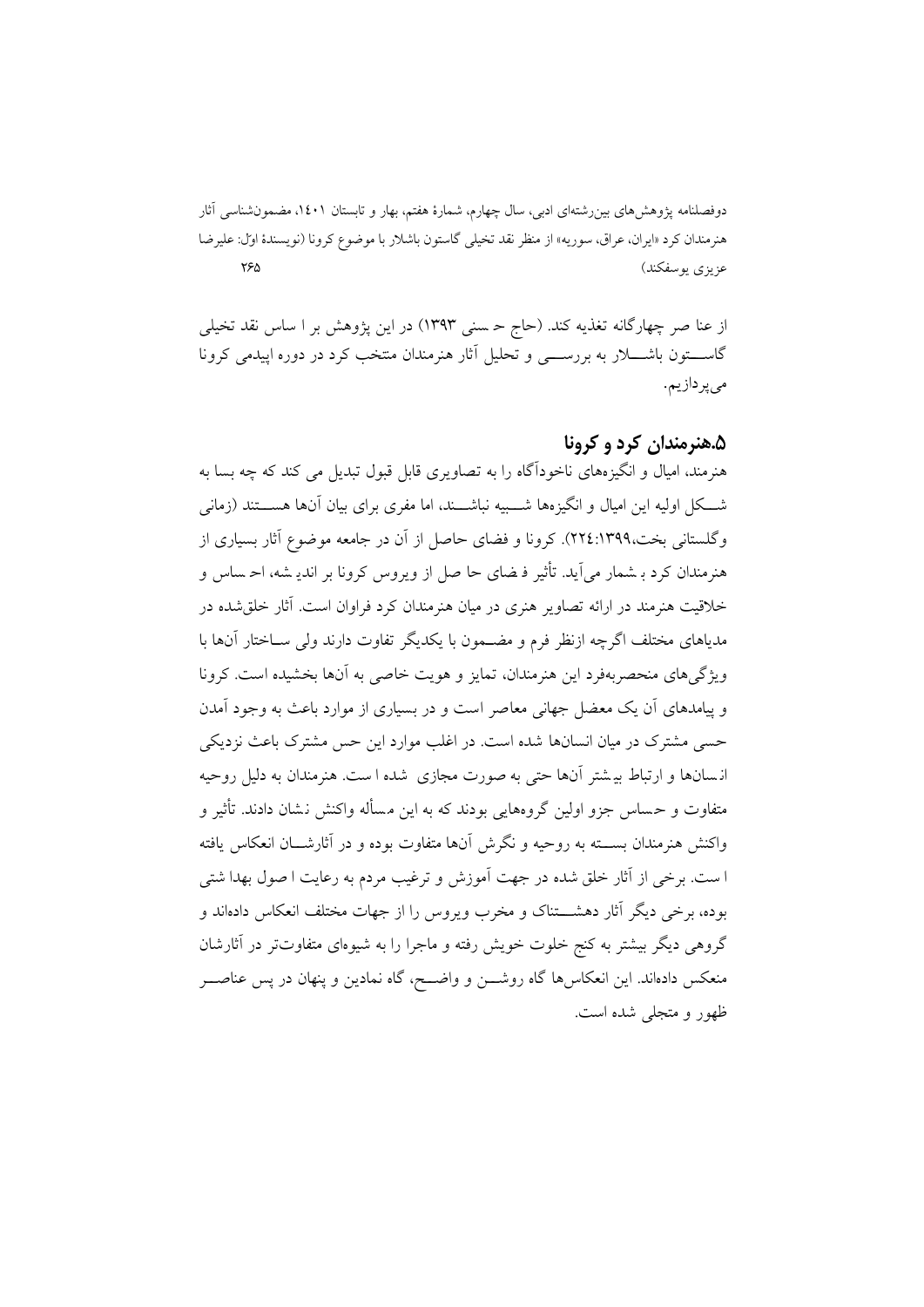هنرمندان کرد نیز از این م سأله بیتأثیر نبوده و دنیا را از دریچه کرونا دیده، اح ساس و در آثارشـــان منعکس کردهاند . در این راســـتا تعدادي از آثار این هنرمندان انتخاب و با اسـتفاده از رویکرد نقد تخیل باشـلار موردبررسـی قرار میگیرد. بر اسـاس دیدگاه باشـلار بهرهگیري از عناصر خیالی از مهمترین راههایی اســـت کـــه زم ینـــه بهکارگیري عناصـــر چهارگانه را در اثر هنري فراهم مي آورد. توجه و ا ستفاده از عنا صر چهارگانه در آثار هنري موجب بروز ویژگیهایی خاص و منطبق یا این عناصر در هر اثــر میشود. بر این اساس با توجه به رویکرد باشــلار به عناصــر چهارگانه در نقد تخیلی، آثار منتخب هنرمندان کرد در این پژوهش را با هرکدام از این عناصـــر بهصـــورت مجزا تطبیق داده ، بررســـی و تحلیل می شو د.

### **.1-5 آب**

بسیاري از اشیاء روزمره همواره به دلیل جاذبههاي زیبایی شناختی و کاربردي مبنــــــــاي بســــــــیاري از استعارات و تشبیهات خیالانگیز و بدیع در هنر و ادبیات هستند (حس ینی قزوینی،حســامی75:1398،). اولین مورد از عناصــر چهارگانه آب اســت. آب عنصــري انعطاف پذ یر اســـت که داراي قابلیت تغییر حالت بوده و به صـــورت جامد یا گاز تبدیل میشــود. آب خاصــیت پاكکنندگی و تطهیر دارد و نمادي از منشــأ حیات، انعطافپذیري، شادابی، زایش و تولد است اما درعینحال میتواند مرگ و ویرانی نیز به دنبال داشته باشد. آب داراي ماهيت دوگانه و متضاد است. از یکطرف مایه حیات، زندگی بخش، سلامتی و … است و از طرف دیگر با طغیان آن باعث نابودي سایر عناصر و موجودات میشود.

موضوع الوهیت و قداست آب، به دلیل اهمیت آب در باروري و زایندگی طبیعت، در میان ایرانیان، امري مهم و پیچیده است و بخش مهمی از اساطیر، به این عنصر حیاتی اختصاصیافته است (دادور، 66:1398). آب در اکثر مواقع درحرکت و جریان است و بیشتر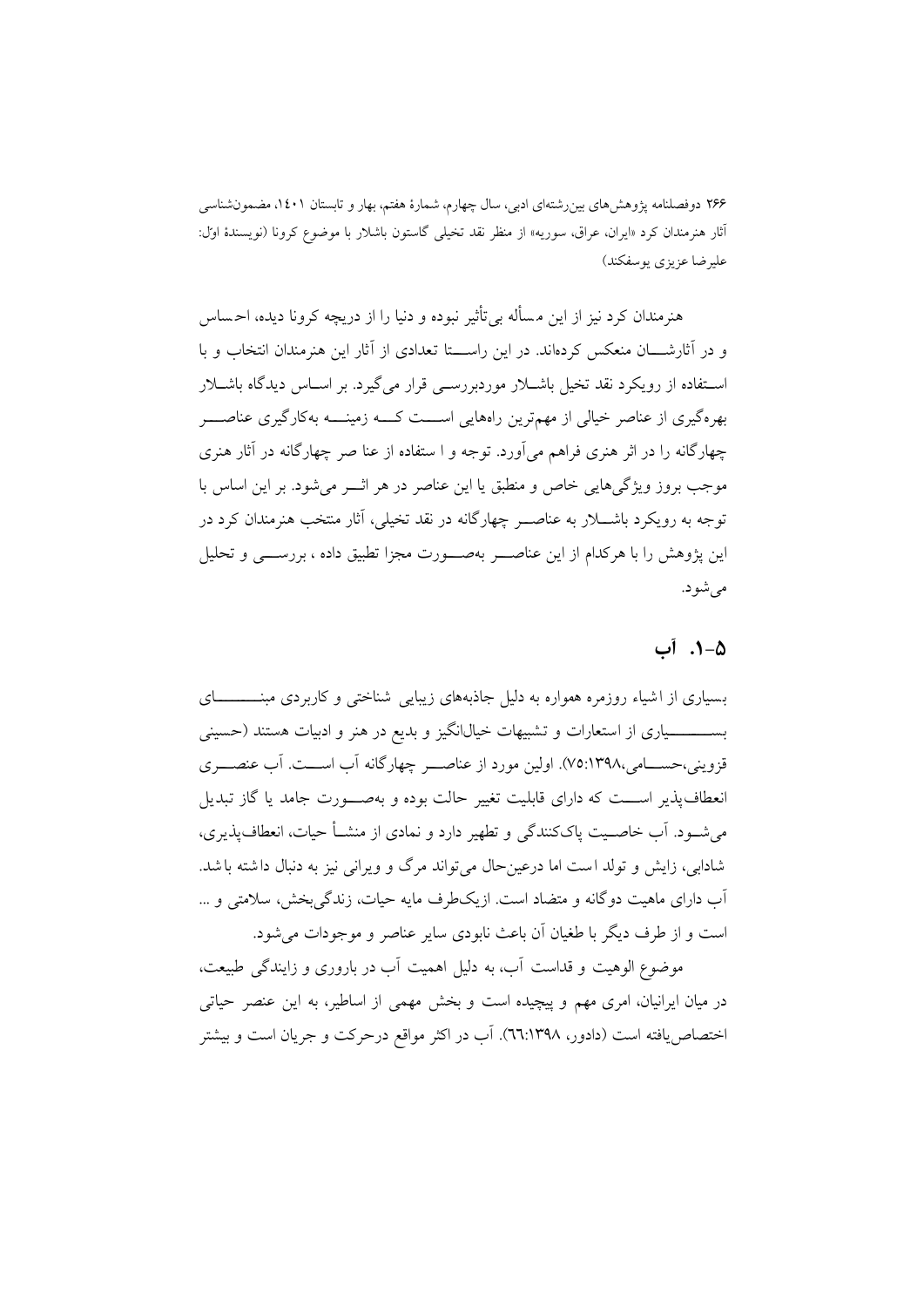فعالیتهایش در درون و زیر سطحش پنهان است. هنگامی که راکد و بدون حرکت می شود موجب تباهی و مرگ خواهد شد و از ماهیت ا صلی خویش یعنی زندگی فا صله میگیرد. آب پاکیزه و روان موجب ســلامتی اســت درحالیکه آب راکد، آلوده و مرگآفرین اســت. رنگ آب نیز نشــاندهنده ماهیت آن اســت. آبهاي ایســتا نشــان از تباهی و مرگ دارند و آبهاي رو شن م صداق زندگی ه ستند. آب هاي رو شن معمولاً در ا ستعارات ساده بکار میرو ند و م خا طب را ب ه تعمق وامیدار ند (تحوی لدار ي 71:6929-76). آب همچون ناخودآگاه ریشــه در تاریکی و زوایاي پنهان دارد. از دل زمین و یا صــخرهاي میجوشــد همچنان که ناخودآگاه در دل خواب با تخیل خلاق و پویا شــروع به جوشــش و فرافکنی مینماید (حرمتی، 98:1380). آب یا بلغم ازنظر مزاجی سرد و تر است؛ در سنت و یکا، آب با جهت غرب، فصـل پا ییز و رنگ آبی مرتبط اسـت. در ا یران و از دیدگاه طب سـنت ی، آب سرد و تر است و با فصل زمستان، برف و رنگ سفید نشان داده می شود (میرفندر سکی،  $(9 \cdot149)$ 

نمود رصري عنصر آب در آثار هنرمند کرد سوري، شروان بدري، ا ستفاده از رنگ آبی، سفید و سبز در سطح زیاد در آثارش است . مطابقت رنگ عنصر آ ب در این مجموعه اثر هنرمند بهخوبی دیده می شـــود. در اثرهای منتخبشـــده از این هنرمند در این پژوهش، عمدتاً رنگ مایههاي سرد غالب است. حضور رنگ مایههاي سبز، آبی و سفید به مقدار زیاد در همه این آثار مشــاهده میشــود. موضــوع اغلب آثار این دوره هنرمند را تصــویر کادر بیمار ستان در برمیگیرد. ان سان هاي ازجانگذ شته بالباسهاي فرم به رنگهاي آبی، سبز و ســـفید که به جنگ این ویروس ویرانکننده آمده اند . در تعدادي از آثار هم نام ویروس 19 covid در کنار فیگور و پیکره کادر بیمارســتان آمده که جزوي بیبدیل از ترکیببندي اثر هستند . چهره افراد مصور شده نامشخص بوده و دور از هویت اصلی انسانی افراد است . چهره افراد پشت انبوه رنگ و فرمهاي دگردیس شده پنهان مانده و یا در زاویهاي ترسیمشده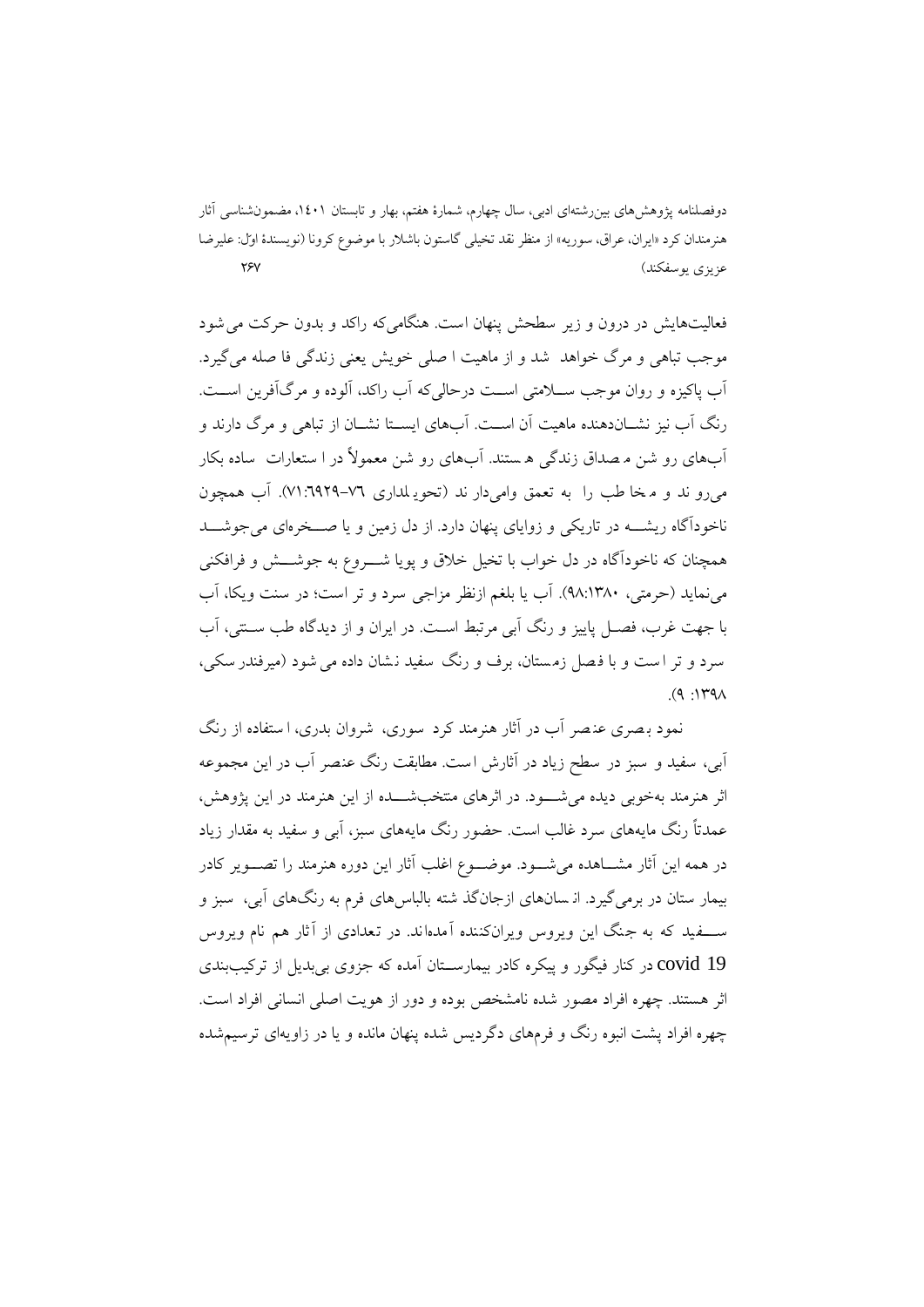که م شخص نبا شند (تـ صویر ً شماره ۱). تنها در یک اثر چهره فرد تر سیم شده با ما سک م شخص ا ست که چهره خود هنرمند ا ست (ت صویر شماره 2). هنرمند در این د ست از آثارش کمتر از رنگهاي روشـن آبی، سـبز و سـفید اسـتفاده کرده اسـت که همانند مفهوم آبهاي روشن و روان نزد باشلار داراي مفهوم حیاتبخش است و بیشترین استفاده هنرمند از طیف رنگهاي سـرد خاکسـتري تیره اسـت که به نظر باشـلار مفهومی تیره و ناامیدانه و حتی در بعضـی موارد اشـاره به مرگ دارد. اشـاره به مرگ عزیزانی که از طریق رؤیا بر فرد ظهور کرده و با روانشناسی ضمیر ناخودآگاه قابلاثبات هستند.

آبهاي راکد و ایستا مرگهایی را یادآوري میکنند چراکه آبهاي مرده، آبهاي به خواب فرورفته هستند (باشلار، :1394 101). انعکاس مفهوم عنصر آبهاي کدر بهصورت رنگهاي تیره در آثار این هنرمند نشاندهنده اهمیت و توجه به بعد ناراحتکننده این بحران در ذهن هنرمند است که در آثارش ازیکطرف بهصورت رنگهاي تیره و خاکستري طیف رنگهاي ســرد و از طرف دیگر ســوژه فیگور کادر درمانی در آثارش انعکاس یافته اســت (جدول شماره 1).



تصویر شماره 1 .اثر هنرمندکرد سوریه شروان بدري، منبع: آرشیوهنرمند.

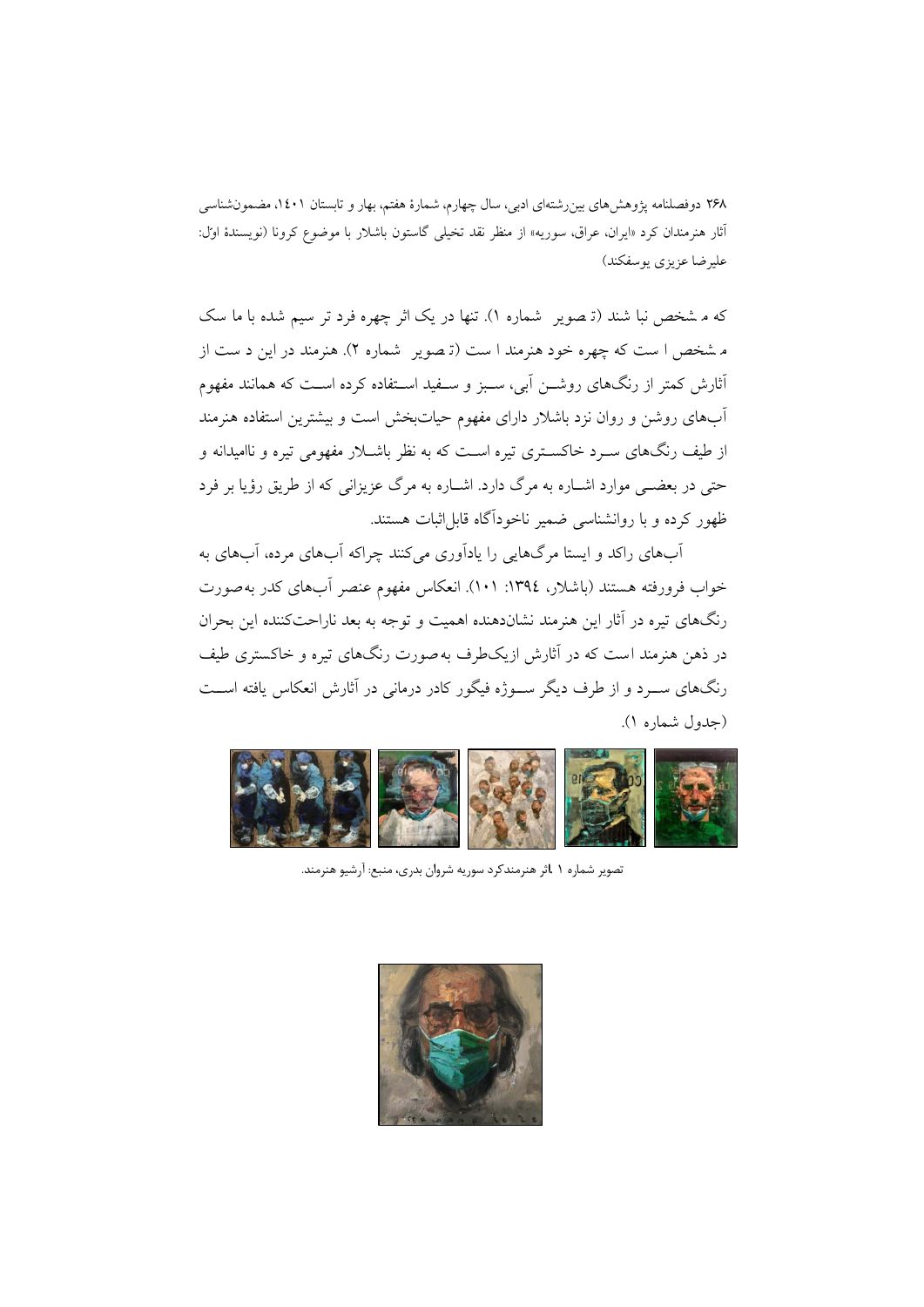#### تصویر شماره ۲. خودنگاره هنرمندکرد سوریه، شروان بدری، منبع: آرشیو هنرمند.

| اثر                                                                                   | نمود                 | باشلار                  |         |
|---------------------------------------------------------------------------------------|----------------------|-------------------------|---------|
|                                                                                       | آب هایی به           | آب های را کد و ایســ تا |         |
|                                                                                       | خاکســـتري وا        | مرگھایی را یادآوری      |         |
|                                                                                       | سبز و آبی خاک        | میکنند چرا که آب های    |         |
|                                                                                       |                      | مرده، آبهای بـه خواب    |         |
|                                                                                       |                      | فرورفته هستند.          |         |
|                                                                                       | آب هایی به رنگ های   | آبهاي روشـــن مصـــداق  | عنصر آب |
|                                                                                       | روشن، سبز و آبی روشن | ز ندگی، آب های روان و   |         |
|                                                                                       |                      | سرشار از زندگی          |         |
|                                                                                       |                      |                         |         |
|                                                                                       |                      |                         |         |
| منبع تصاویر: تصاویر از آرشیو شخصی هنرمند کرد سوریه، شروان بدری انتخاب و گرفتهشده است. |                      |                         |         |

جدول شماره ۱. جلوه عنصر آب در آثار هنرمند کردسوریه، شروان بدری. منبع: نگارندگان.

## **.2-5 آتش**

دومین مورد از عناصــر چهارگانه که در این پژوهش بررســی و با آثار هنرمندان تطبیق داده خواهد شد عنصر آتش است. عنصر آتش بس یار پرحرارت و گرم است که موجب روشنایی هر فضایی شده و سرشار از زندگی است. آتش دارای خاصیت ایجاد تغییر، پاک سازی و تطهیر است. این عنصر درعین حال که گرمابخش و زندگی بخش است، قابلیت سوزاندن و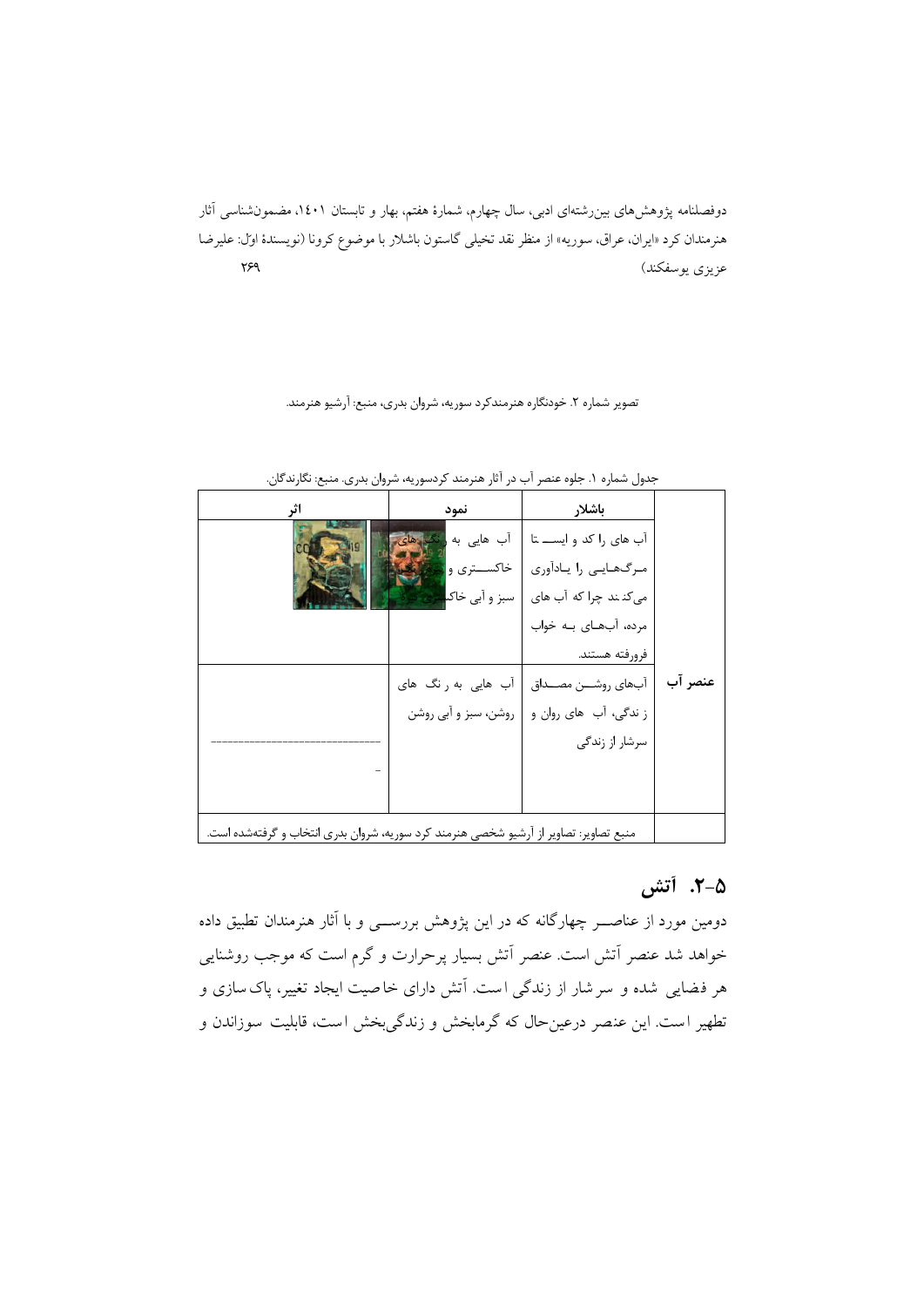ویرانگري نیز دارد. آتش را همچنین بهعنوان نمادي از خورشــید بکار میبرند. خورشــید و نور آفتاب بزرگترین مصداق آتش در طبیعت بـشمار می روند. آتش به معنی انرژی فراوان، حرکت و پویائی است. نور خورشید موجب رشد گیاهان، زندگی زیست محیط، شادابی و حرکت انسان می شود. با شلار در تبیین ویژگی های عنصر آتش می نویسد که برای انسان پیشازتاریخ، آتش شایسته آن است که شناخته شود ( باشلار، 150،1378). وي رمز جانداري و طراوت تصاویر ادبی را منوط به حضور این عنصر میداند و معتقد است که تمام عناصر یک تصویر ادبی به اندکی آتش نیاز دارند تا جان بگیرند (خطاط172،1382،). در نزد ایرانیان باسـتان نیز آتش یکی از عناصـر مقدس و از آفریدههاي اهورامزدا بود که پس از آفریدن آن در عالم مینوي، این عنصر را در وجود تمام پیش نمونههاي آفرینشی در جهان مادي پراکنده سا خت (گزیدههاي زاد ا سپرم، 26،1366) و افزون بر آن این عن صر ب ه دلیل درخ شندگی، نیرومندي و فســادناپذیري در نزد زرتشــتیان از کاملترین مظاهر خداوندي اســت (دادور، ۱۳۸۵٬۱۲۰). آتش یا صفرا ازنظر مزاجی گرم و خشک است؛ در سنت ویکا آتش با جهت جنوب، فصل تابستان و رنگ قرمز مرتبط است. در ایران و از دیدگاه طب سنتی، آتش گرم و خشک است و با فصل تابستان و رنگ زرد نشان داده می شود (میرفندرسکی ۹:۱۳۹۸). عنصـر آتش داراي شـخصـیت دوگانه یعنی حیاتبخش و نابودکننده اسـت. آتش با جلوه رنگهای گرم و درخشان دارای نیروی حیاتبخش و روشنکننده تاریکیها است. از طرف دیگر پایان و سرانجام آتش به خاکستر و رنگهاي سیاه منجر میشود . این دوگانگی در آثار هنرمند کرد ایرانی محمد رســـتم زاده بوکانی(نامو) به خوبی انعکاس یافته اســـت (جدول شماره 2). نمود عن صر آتش در آثار این هنرمند رنگ غالب زرد و قرمز در اکثر آثار او ست و مطابق با عنصر آتش. مطابقت رنگ عنصر آتش در آثار این هنرمند بهخوبی دیده میشود . این هنرمند در دوران قرنطینه با استفاده از گوشی همراه و دنیاي دیجیتال، با محور قرار دادن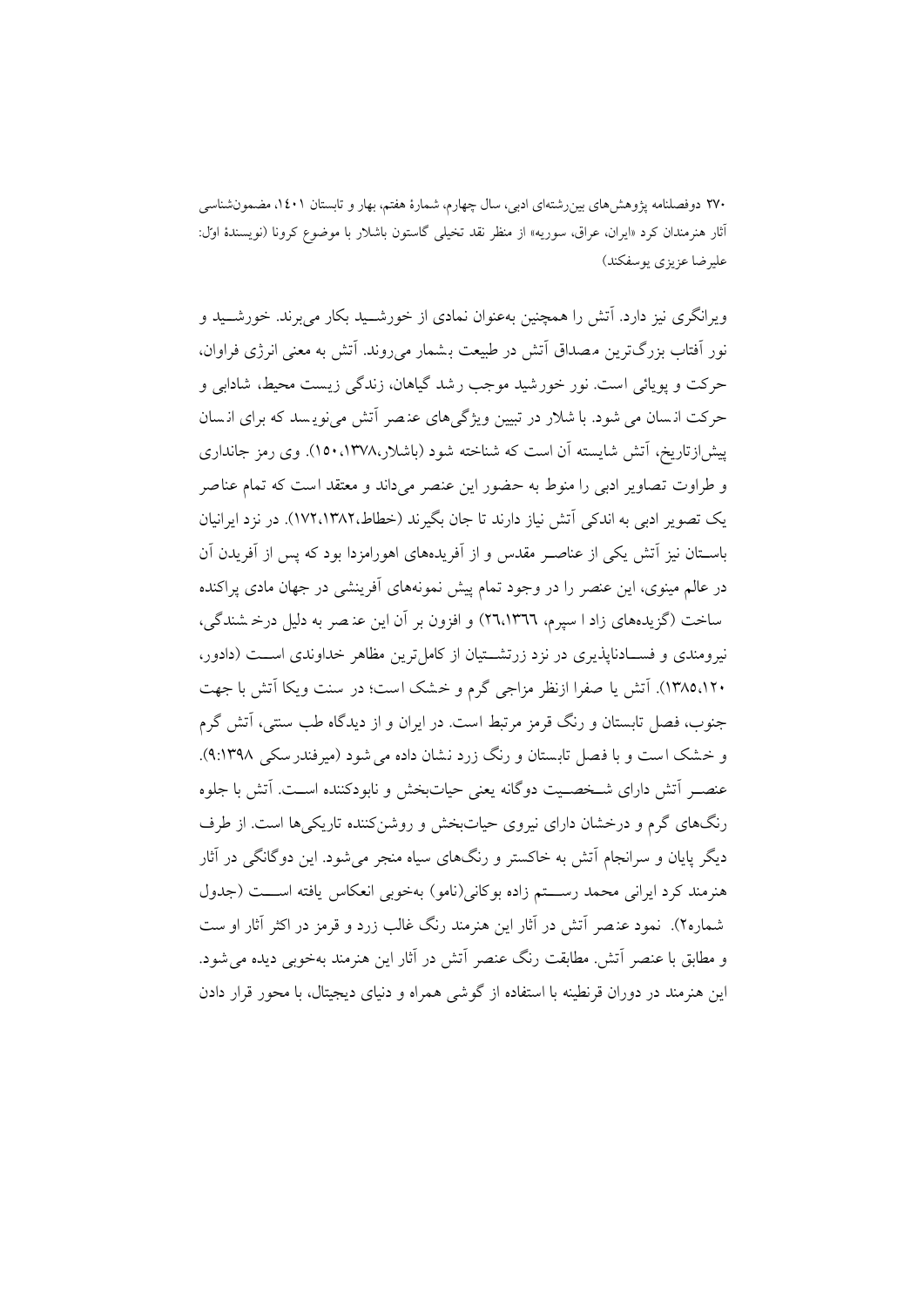تصویر خویش با ماسک در مرکز اثر و مضمون کرونا، دست به خلق یک مجموعه اثر زده است که با عنصر آتش در دیدگاه باشلار قابلبررسی هستند.



تصویر شماره ۳. اثر هنرمند کرد ایرانی، محمد رستم زاده بوکانی(نامو)، منبع: آرشیو هنرمند.

در این مجموعه اثر، چهره هنرمند با ماسک در وسط کادر بهصورت مشترك در همه آنها دیده میشود . مخاطب در لحظه اول دیدن این مجموعه آثار، چهره هنرمند ماسک زده را در اکثر این مجموعه بهصورت وحشت کرده میبیند که با عناصر بصري، فرمها و رنگها تلفیقشده است؛ اما با تأمل و کمی بررسی دقیقتر این برداشت اولیه کمرنگ خواهد شد. در بخشی از آثار این هنرمند آتش با جلوه رنگهاي گرم و درخشان و خصوصیات نهادینه آن دیده میشود . مطابق نظریات باشلار آتش قرمز، حاوي نیروي زندگی و حیاتبخش ا ست. در این دســـت از آثار، گویی که هنرمند همچون نیروي حیاتبخش و روشـــنکننده آتش، معتقد به تجدیدقوا و مقابله با بحران حاصــــل از کرونا در جهان اســــت. در آثار این دوره هنرمند با دیدي پرســشــگر و خوشبینانه به مبارزه با این بحران پرداخته، گذر از بحران و دنیایی روشـن را پیشبینی میکند (تصـویر شـماره 3). در بخشـی دیگر از آثار این هنرمند، محتواي طنزآلود و سر شار از زندگی، که ا شاره به زندگی خانوادگی و خانه ن شین شدن مردان و کمک در امور خانه داري دارد انعکاس یافته است. (تصویر شماره 4)

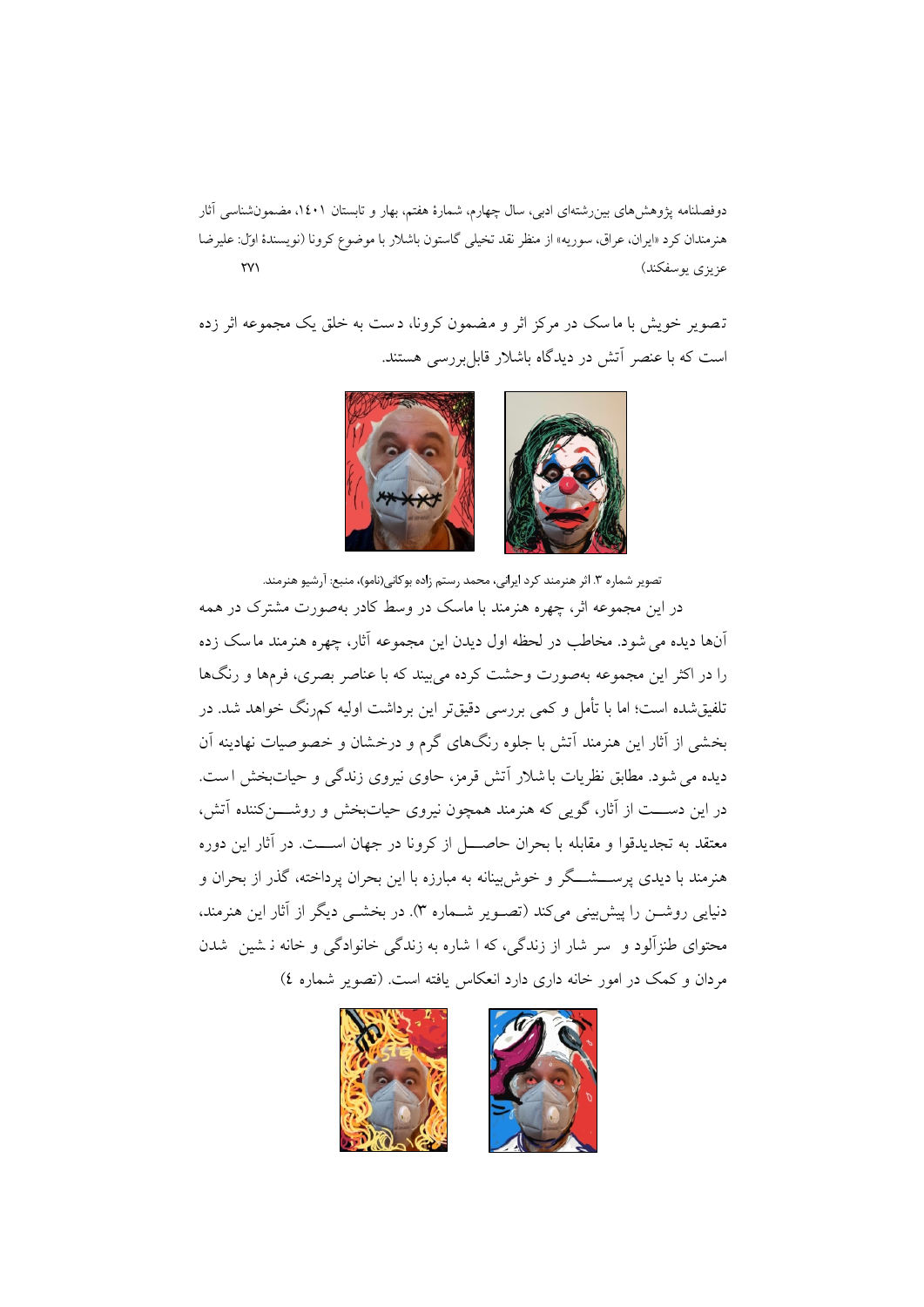تصویر شماره ۴. اثر هنرمندکرد ایرانی محمد رستم زاده بوکانی(نامو)، منبع: آرشیو هنرمند.

در ســومین بخش آثار این هنرمند در این مجموعه، همچون پایان آتش که منتهی به نابودي و خاکسـتر میشـود نیروي تهدیدگر این ویروس را با اسـتفاده از فضـا و رنگهاي تاریک، ما سک هایی بافرم هاي هراسآور، خطهاي سیاه و درهمتنیده به ت صویر ک شیده و سرانجامی ناخوشایند را براي خویشتن رقم میزند (تصویر شماره 5).



تصویر شماره ۵. اثر هنرمند محمد رستم زاده بوکانی(نامو)، ایران، منبع: آرشیو هنرمند.

|  |  | جدول شماره ۲. جلوه عنصر آتش در آثار هنرمند کرد ایرانی، محمد رستم زاده بوکانی(نامو). منبع: نگارندگان |
|--|--|-----------------------------------------------------------------------------------------------------|
|--|--|-----------------------------------------------------------------------------------------------------|

|--|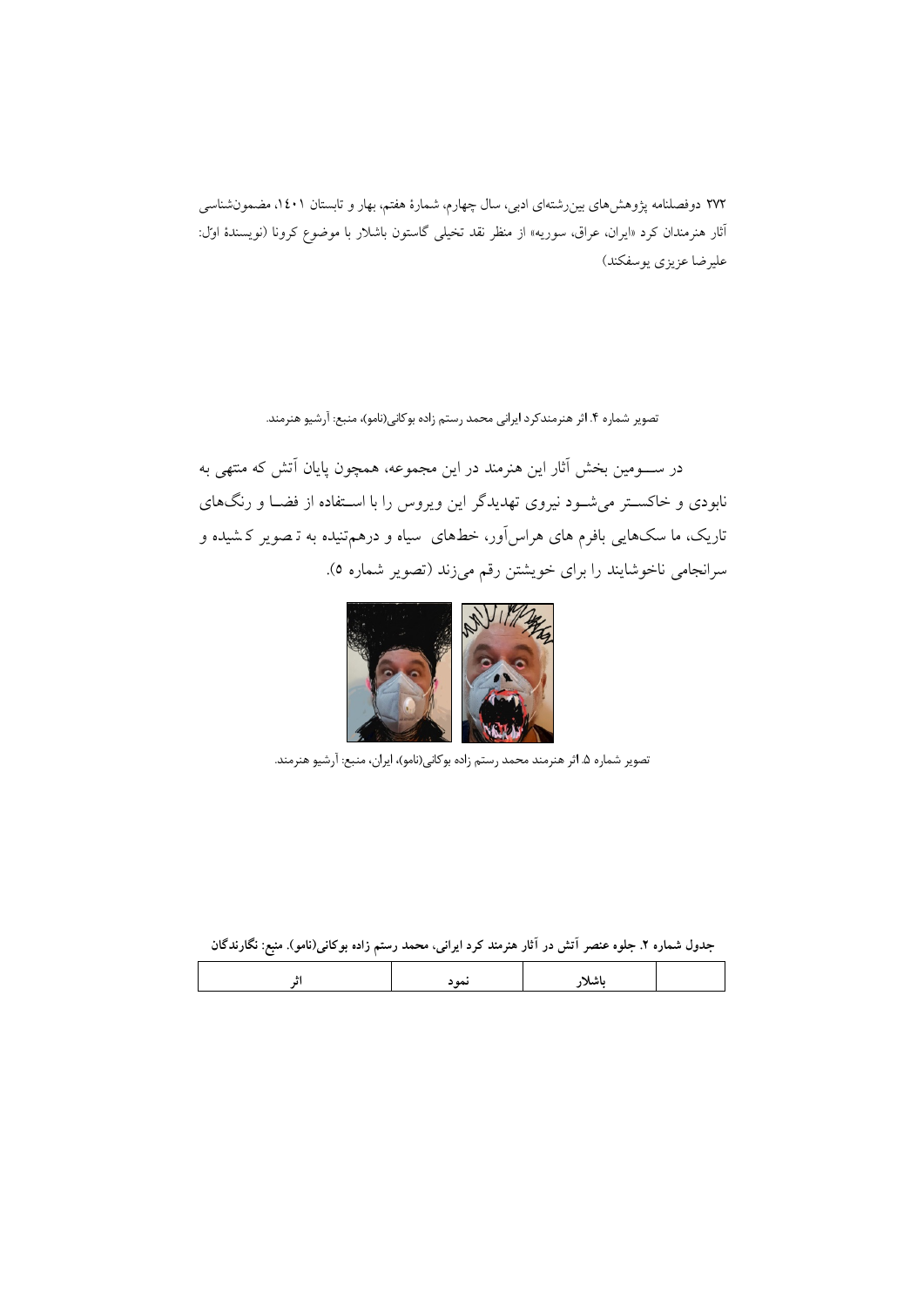| xxxxx                                                                                               | پنهانشده در لايههاي<br>زيرين نمادين رنگهاي<br>گرم پسزمینه،<br>طنز سرشار به نشان<br>طراوت و زندگی در<br>زندگي خصوصي هنرمند | عنصر گرم و حیاتبخش،<br>جانمايه زندگي در عناصر<br>ادبي و هنري     | عنصر |
|-----------------------------------------------------------------------------------------------------|---------------------------------------------------------------------------------------------------------------------------|------------------------------------------------------------------|------|
|                                                                                                     | پنهانشده در لايههاي<br>زيرين نمادين رنگهاي<br>سیاه پسزمینه و خطوط<br>سنگین و درهمتنیده، فرم<br>وحشت أور ماسك              | عنصر گرم و نابودکننده،<br>جانءايه ياس و وحشت<br>در اثر ادبی هنری | آتش  |
| منبع تصاویر: تصاویر از اَرشیو شخصی هنرمندکرد ایرانی محمد رستم زاده بوکانی انتخاب و<br>گرفتهشده است. |                                                                                                                           |                                                                  |      |

### **.3-5 خاك**

سومین مورد از عنا صر چهارگانه که در این پژوهش برر سی و با آثار هنرمندان تطبیق داده خواهد شد عنصر خاك است. عنصر خاك داراي کیفیت سرد و خشک است. خاك رکن اصل ی کره زمین بوده و منبع اکثر عناصر دیگر روي زمین است. خاك در اکثر مواقع در حال حرکت، فعالیت و زایش است. سرنوشت زمین بار گرفتن و زاییدن مستمر وزندگی بخشیدن به هر چیز بیجان و ستردنیاستکهبهخاك بازمیگردد( الیاده249،1376،).

در ایران و از دیدگاه طب سنتی، خاک یا سودا دارای مزاج سرد و خشک است و با فصل پاییز و رنگ سیاه نشان داده میشود (دریایی72:1391-67،). بررسی باورها و آیینهاي باستانی، نشان میدهد که زمین (خاك) مادر موجودات است و آنها از زمین آفریده میشوند و هرچه از آن پدید آید، جان دارد و هر چه به زمین بازگردد، دوباره جان مییابد. در اساطیر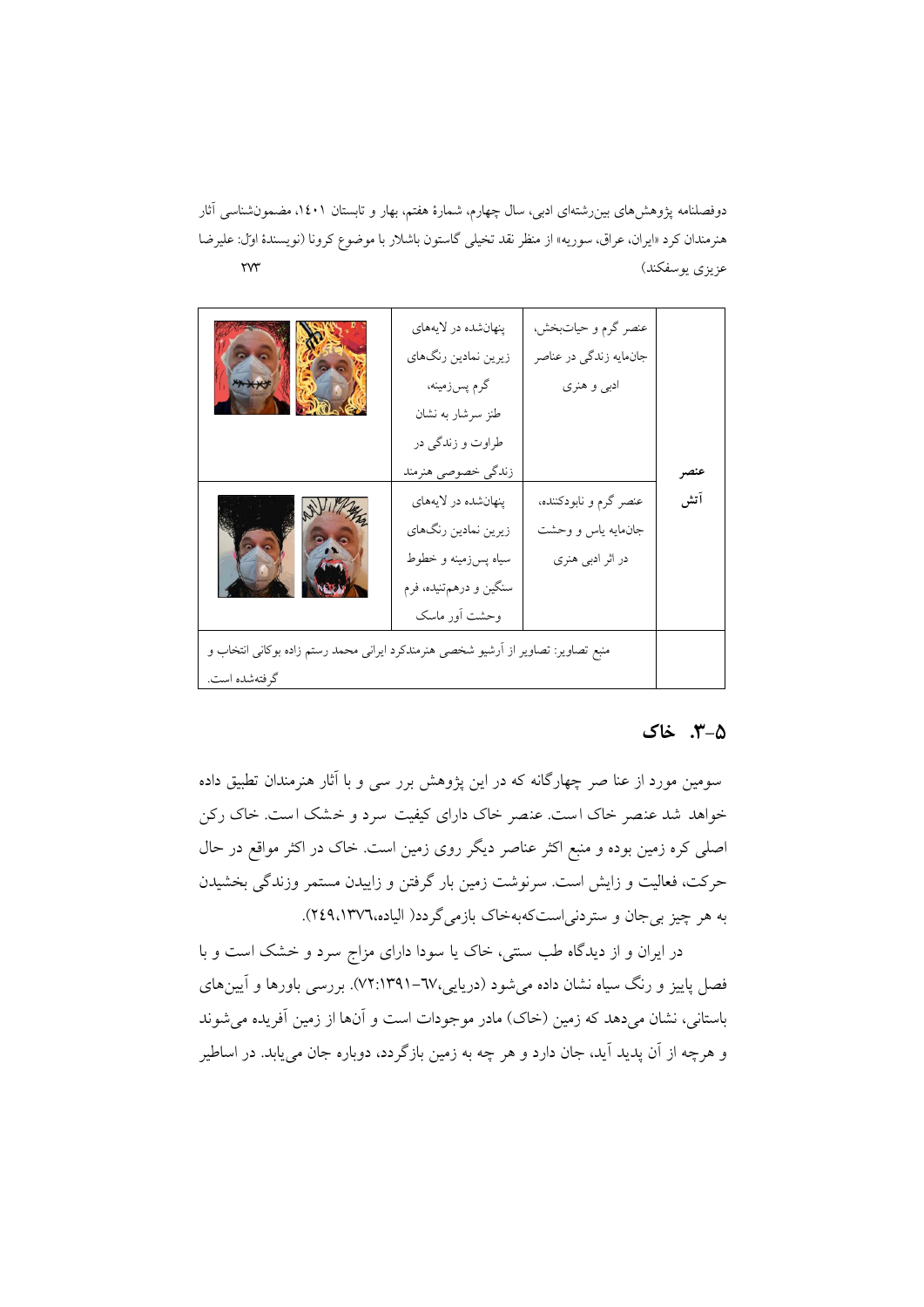ایرانی، آفرینش زمین در مرحله ســوم، پس از آب اســت (دادور، 66:1398). عنصــر خاك داراي ماهیت دوگانه و متضاد است. از یکسو موجب زایش عناصر دیگر بوده و از سوي دیگر با قهر و طغیان باعث نابودي سایر عناصر میشود.

نمود بصر ي عنصر خاك در آثار هنرمند کرد عراقی، روند جعفر، بهصورت استفاده از سطوح ی کدست رنگهاي سیاه و فضاي حاکم در ترکیببندي آثار دیده میشود . سوژه اصـلی این مجموعه اثر هنرمند، انسـان اسـت. فیگور انسـانها به لحاظ جسـمانی موردنظر هنرمند نبوده و بیشتر به روحانیت آنها توجه شده است. براي همین قالب جسمانی انسانها در بعضی موارد از حالت عادی خارج شده و چهره آنها قابل تشخیص نیست. این مجموعه اثر هنرمند را می توان در دو بخش مجزا در تعامل با عنصر خاک برر سی کرد. در د سته اول آثار، فیگور انسان هایی ترس یمشده که خاك آنها را دربر گرفته است. گویی که جان آنها را گرفته و براي همیشــه در دل خاك آرامیدهاند. ترکیببندي این دســته عموماً متمرکز بوده و عنا صر در و سط کادر تر سیم شدهاند. انسانها به صورت انفرادی یا گروهی در و سط کادر ترسیم شدهاند درحالیکه تمام و یا بخشی از اندام آنها را خاک دربر گرفته و پوشانده است. فیگور انسانها بدون حرکت و به صورت ایستا تر سیم شده درحالیکه روح آنها از جسم جداشده و جسم مادي آنها را خاك دربر گرفته است (تصویر شماره 6). دسته دوم آثار این مجموعه، فیگور ان سانهایی تر سیم شده ا ست که گویی از درون خاک برخا ستهاند. گویی خاك به مرده جان دوباره داده و تازه از گور برخاسته اند. اجسام آنها بهصورت غیرطبیعی و م شابه ربات یا آدمکهاي چوبی به نظر میر سد . ان سان ها به صورت گروهی و در کنار هم تر سیم شدهاند گویی که همگی تازه از درون قبر برخاسته و جسم آنها بدون جزئیات مادی با لایههاي ضـخیم رنگ سـیاه یکدسـت و حرکت آزاد کاردك نقاشـی، در دسـت هنرمند، ترس یمشده است. به نظر قرنطینه حاصل از این اپیدمی باعث رجوع این هنرمند به ناخودآگاه جمعی و تعمق درگذشته ملت خویش شده و اینجا انعکاس یافته است. تصاویر خلقشده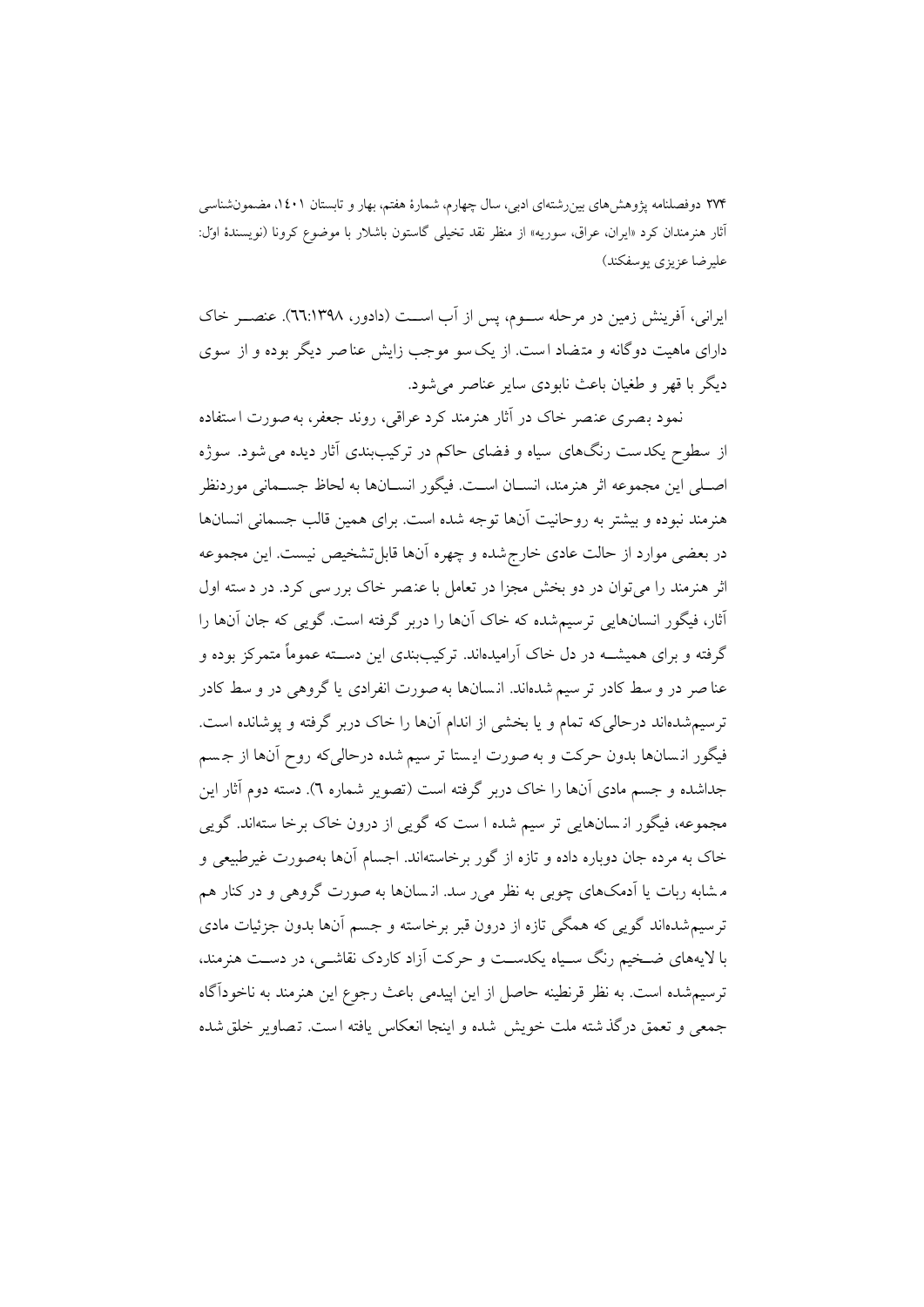در این دســت آثار میتواند اشــاره به نســلکشــی، انفال وزنده به گور کردن کردهاي عراق توسـط حاکم وقت صـدام حسـین داشـته باشـد که در این دوره همزمان با درد کرونا، درد نسـلکشـی اجداد هنرمند زنده شـده و در آثارش انعکاس یافته اسـت. یعنی بهنوعی ترس حاصل از نسلکشی و ترس از عواقب کرونا بهصورت همزمان در آثارش متجلی شده است (تصویر شماره 7). به همین جهت عنصر خاك در همه آثار این دوره هنرمند تجلییافته و با فیگور ان سان ها عجین شده ا ست. عن صر خاکی که جان میبخ شد و گاهی جان می ستاند (جدول شماره3).



تصویر شماره .6 اثر هنرمند کرد عراقی جعفر بدري، منبع: آرشیوهنرمند

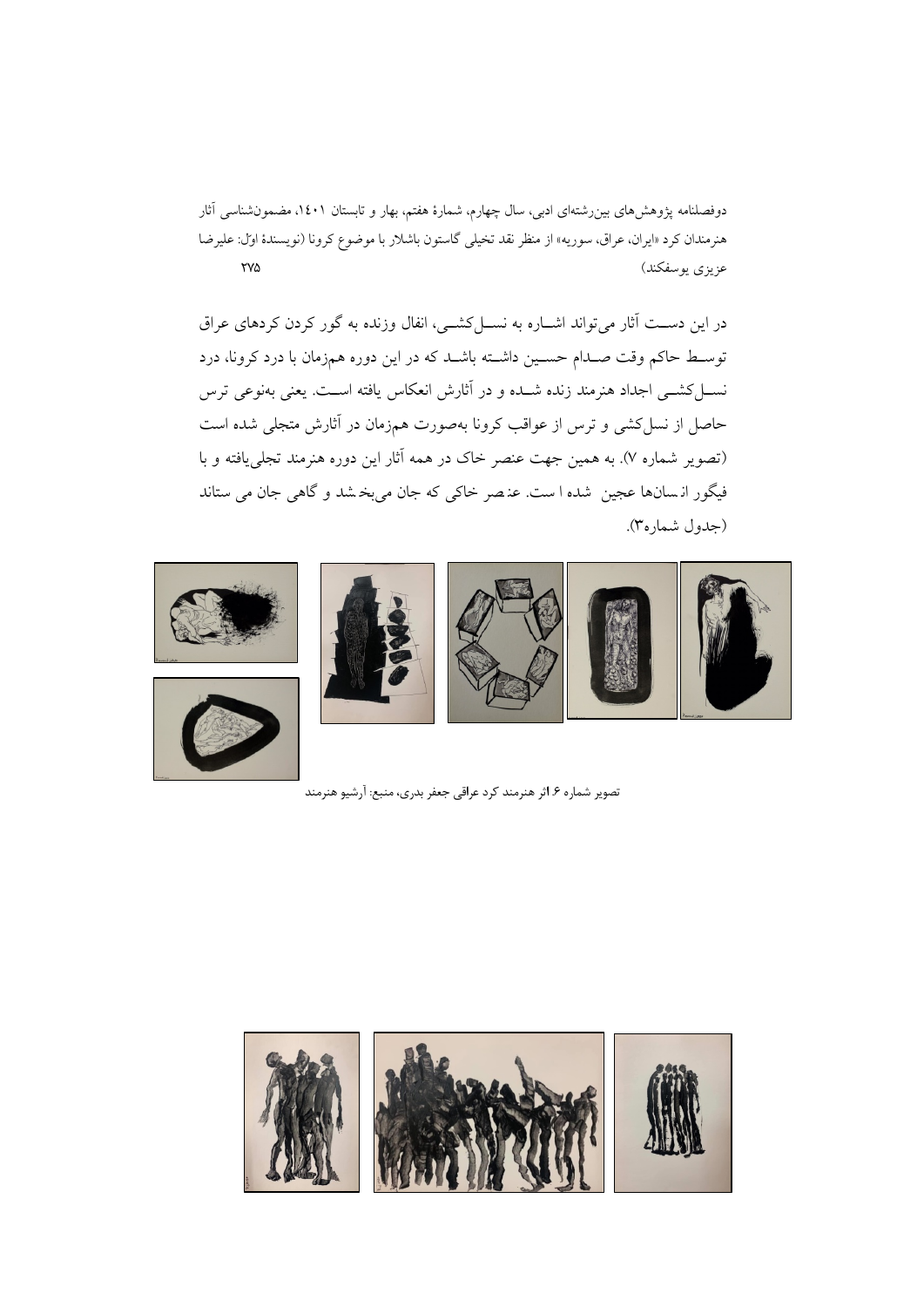تصویر شماره ۷. اثر هنرمندکردعراقی جعفربدری، منبع: آرشیو هنرمند.

| اثر                                                                                  | نمود                                                            | باشلار                                                           |             |
|--------------------------------------------------------------------------------------|-----------------------------------------------------------------|------------------------------------------------------------------|-------------|
|                                                                                      |                                                                 | عنصر خشک و<br>حياتبخش، جانءايه<br>زندگی در سایر عناصر            |             |
|                                                                                      | پنهانشده در لايههاي<br>زيرين نمادين لايه هاي<br>ضخیم رنگ سیاه ، | عنصر گرم و نابودکننده،<br>جانءایه یاس و وحشت<br>در اثر ادبی هنری | عنصر<br>خاک |
| منبع تصاویر: تصاویر از اَرشیو شخصی هنرمند کرد عراقی جعفر بدری انتخاب و گرفتهشده است. |                                                                 |                                                                  |             |

**جدول شماره .3 جلوه عنصر خاك در آثار هنرمند کرد عراقی، جعفربدري، منبع: نگارندگان.**

# **.6 نتیجهگیري**

هدف این پژوهش، بررســی تأثیر پاندمی کرونا و فضــاي حاصــله از آن بر هنرمندان کرد و آثار شان ا ست . در این پژوهش با رویکرد و روش نقد تخیل با شلار ، آثار هنرمندان کرد در دوره کرونا به حوزه تحلیل تـصویر وارد می شود. با ا ستفاده از این رویکرد نقدی، آثار سه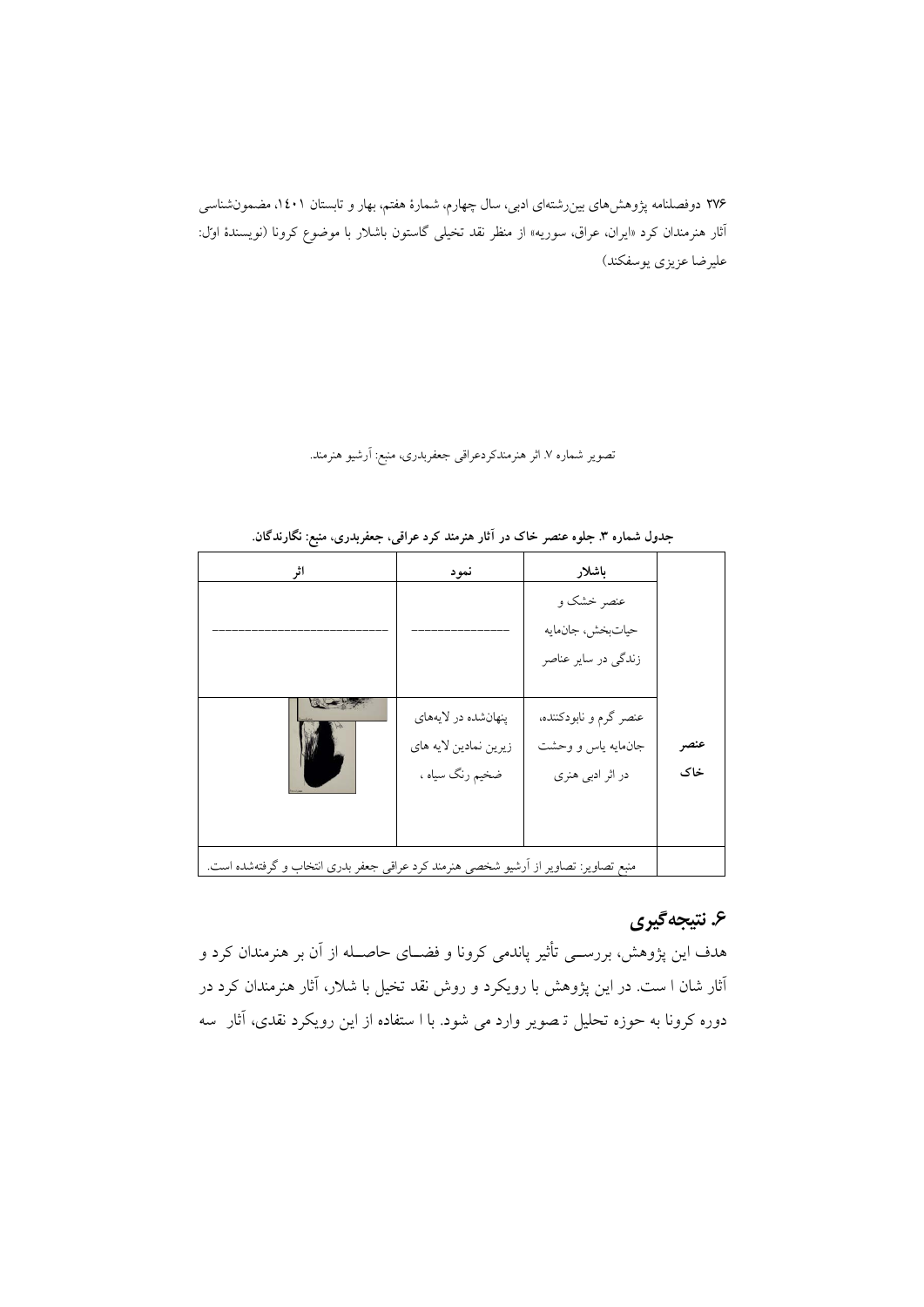هنرمند کرد منتخب در (ایران، عراق، ســوریه ) با نظریه عناصــر چهارگانه و تخیل باشــلار بهصورت مستقل تطبیق دادهشده و تحلیل شد . در این راستا ابتدا از میان آثار جمعآوريشده از هنرمندان کرد (ایران، عراق، سـور یه )، از هر کشـور آثار یک هنرمند به روش هدفمند که داراي کیفیت هنري و محتواي موردنظر پژوهش بود انتخاب گردید. سپس آثار منتخب را با عنا صر چهارگانه مطابق نظریه نقد تخیل با شلار، تطبیق داده و بهصورت جداگانه و م ستقل مورد تحلیل واقع گشت.

نتایج حاصل از پژوهشِ پیشِ رو گویاي آن است که جلوه کرونا در آثار هنرمند کرد سوري، به صورت م شخص و م ستقیم با ا ستفاده از فیگور کادر بیمار ستان بالباس فرم و ماســک انعکاس یافته اســت. نمود عنصــر آب در آثار این هنرمند با جلوه رنگهاي کدر و خاکستري طیف سبز، آبی و سفید انعکاس یافته است که مطابق نظر باشلار با آبهاي راکد و ایستا همخوانی داشته و اشاره به مرگ و ناامیدي در آثار این هنرمند دارد.

جلوه کرونا در آثار هنرمند کرد ایرانی، به صورت مشخص و مستقیم با ا ستفاده از پرتره هنرمند با ماســک انعکاس یافته اســت. نمود عنصــر آتش در آثار این هنرمند با جلوه رنگهاي گرم طیف قرمز و زرد انعکاس یافته اســت که مطابق نظر باشــلار با عنصــر آتش همخوانی داشــته و به ســه گونه و حالت متفاوت در آثار این هنرمند منعکسشــده و مورد تحلیل و برر سی واقع گ شت. این هنرمند تبعات کرونا را در سه بخش امید وزندگی، طنز، مرگ و ناامیدي در آثارش منعکس کرده است.

جلوه کرونا در آثار هنرمند کرد عراقی، بهصورت غیرمستقیم با فضاسازی و استفاده از فیگور انسانهای در کنار هم باحالتهای مختلف انعکاس یافته است. نمود عنصر خاک در آثار این هنرمند با جلوه فضـاي حاکم در اثر، رنگهاي سـیاه و خاکسـتري و فیگورهاي مرده انعکاس یافته است که مطابق نظر باشلار با عنصر خاك همخوانی داشته و در آثار این هنرمند بیشتر منعکسکننده ترس ناشی از این پدیده بوده و به مرگ و ناامیدي اشاره دارد.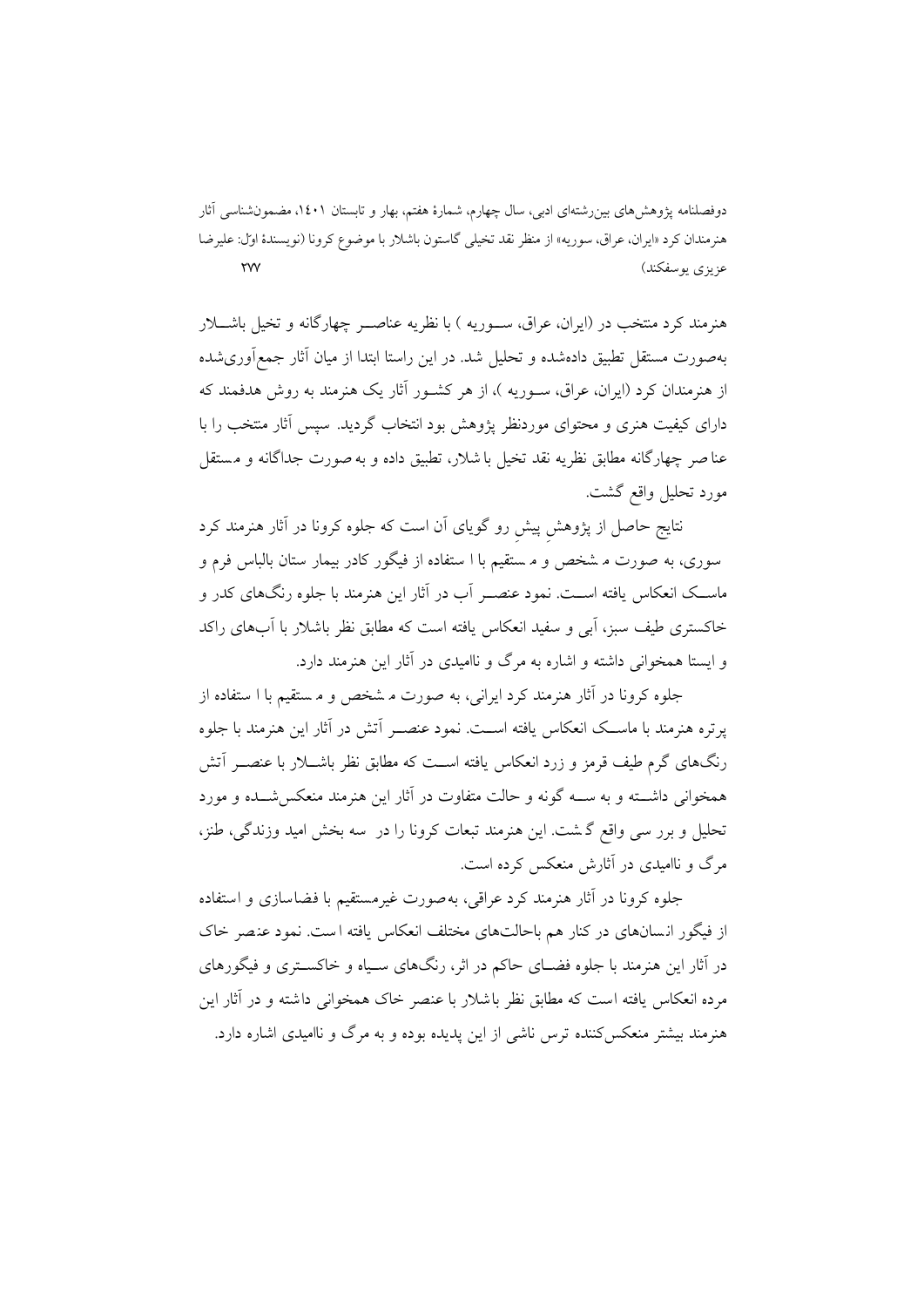یس از جمعآوری آثار موردنظر در این پژوهش و بررســـی نمونههای موردنظر به لحاظ کیفیت هنری، ماهیت و محتوای موردنظر هیچ یک از آثار هنرمندان دارای قابلیت تطبیق با عنصر هوا بهصورت مستقل و تحلیل آن از منظر باشلار، تشخیص داده نشد. اگرچه نمود عنصــر هوا بهصــورت ضــمنی در آثار هنرمندان منعکسشــده بود ولی به دلایل فوق بهصورت مستقل در این پژوهش تحلیل نشد.

در این پژوهش مطابق رویکرد نقد تخیلی باشــلار، عناصــر چهارگانه هرکدام با آثار یک هنرمند تطبیق داده شــد و ارتباط آنها با محتوا و معانی مســتتر در آثار مورد تحلیل و بررسـی قرار گرفت که ما را به تخیل هنرمند و مضـمون آثار خلقشـده هدایت کرد. مطابق نتایج حا صل از پژوهش، کرونا بی شتر تأثیر منفی روي هنرمندان کرد دا شته و منعکسکننده درد و رنج آنها و فضــاي حاکم ناامیدي در بین آثارشــان دارد. در این آثار بیشــتر فضــاي پیامدهاي دردناك و سیاه این ویروس م شاهده شد. بنابراین براي تبیین و تحلیل یافتههاي گردآمده می توان بیان کرد که هنرمندان کرد در خلق اثر در دنیای کرونا همســـو با جهان خیالپردازی، به مدد ماهیت نقاشــــی به نمایانتر شــــدن عناصــــر خیال خویش در پیکره مح سو سات و ماد یات تلاش نمودهاند. همچنین با ا ستناد به باور را سخ پ ی ش ینیان در باب عناصــر چهارگانهٔ و نظریات باشــــلار در این زمینه، آثار منتخب خلقشـــده در این دوره با عناصــر چهارگانه منطبق بوده و نظریات باشــلار زمینه ورود به تخیل هنرمند را از این منظر فراهم کرده و نشان داد که هنرمندان منتخب در این پژوهش بیشتر به فضای درونی خویش مراجعه کرده و آثار این دوره آنها بی شتر به سمت درون گرایی و دغدغههاي درونی هنرمند گرایش پیداکرده اسـت و انعکاس مسـتقیم اثرات کووید 19 در جامعه انسـانی کمتر در آثار این هنرمندان انعکاس پیداکرده است.

**پینوشتها**

1- Gaston Bachelard ،1962– 1884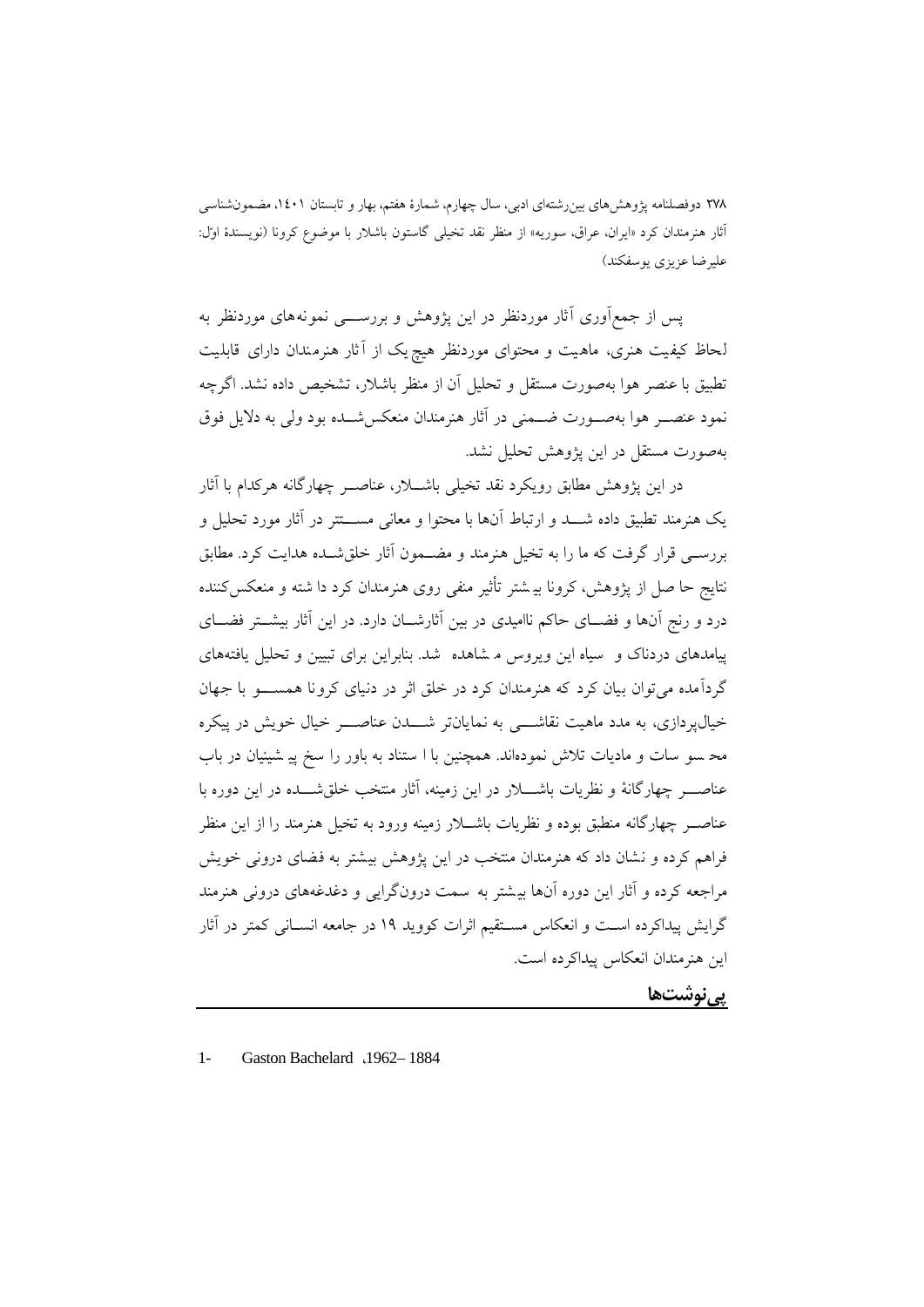2- Carl Gustav Jung ،1961–1875

3- Lowe & Brydont: *Psychoanalysis of Fire (1964) Baslar* , Gaston (Prinkrs) Ltd., London, N.W.JO

#### **کتابنامه**

- اسـما عیلی، مراد (1399) بازتاب جلوههاي این جهانی درشـعر، نقاشـی و معماري عصـر صفوی با رویکرد تطبیقی هنری رماک، **د***و فـ صل نامه علمی پژوهشهای بین ر شته ای* ادبی،سال ۲، شماره ٤، صص ٣٦-٧٠.
	- الیاده، میرچا (1376) رساله در تاریخ ادیان، مترجم: ستاري، جلال، تهران: سروش.
- باشــلار، گاســتون (1378) روانکاوي آتش، مترجم: ســتاري، جلال، چاپ دوم، تهران: توس.
	- باشلار، گاستون (۱۳۷۷). **شع***له شمع،* مترجم: ستاری، جلال، چاپ دوم، تهران: توس.
- باشــلار، گاســتون ( 1398). دیالکتیک برون و درون، مترجم: مازیار، امیر، چاپ ســوم، تهران: فرهنگستان هنر.
- باشــلار، گاســتون (1394). آب و رویاها، پژوهشــی برتخیل ماده، مترجم: کی فرخی، مهرنوش، اصفهان: پرسش آبادان.
- تقوي فردود، زهرا (1395) ظهور تصـــویر و تجلی آن بر ز بان دررو ی اي فرو ی دي و رؤیایه دازی باشــــلاری، فصـ*ـــلنامه علمی نقد زبان و ادبیات خارجی،* تهران، دوره ۱۲، شماره 16 ، صص.83-71
- تحویلداری، نگین (۱۳۸۷) نقد دنیای خیال و نقد مضـــمونی، تهران، *فصـــلنامه علمی* پژوهشر*نامه فرهنگستان هن*ر، شماره ۸صص ٥٤-٦٢.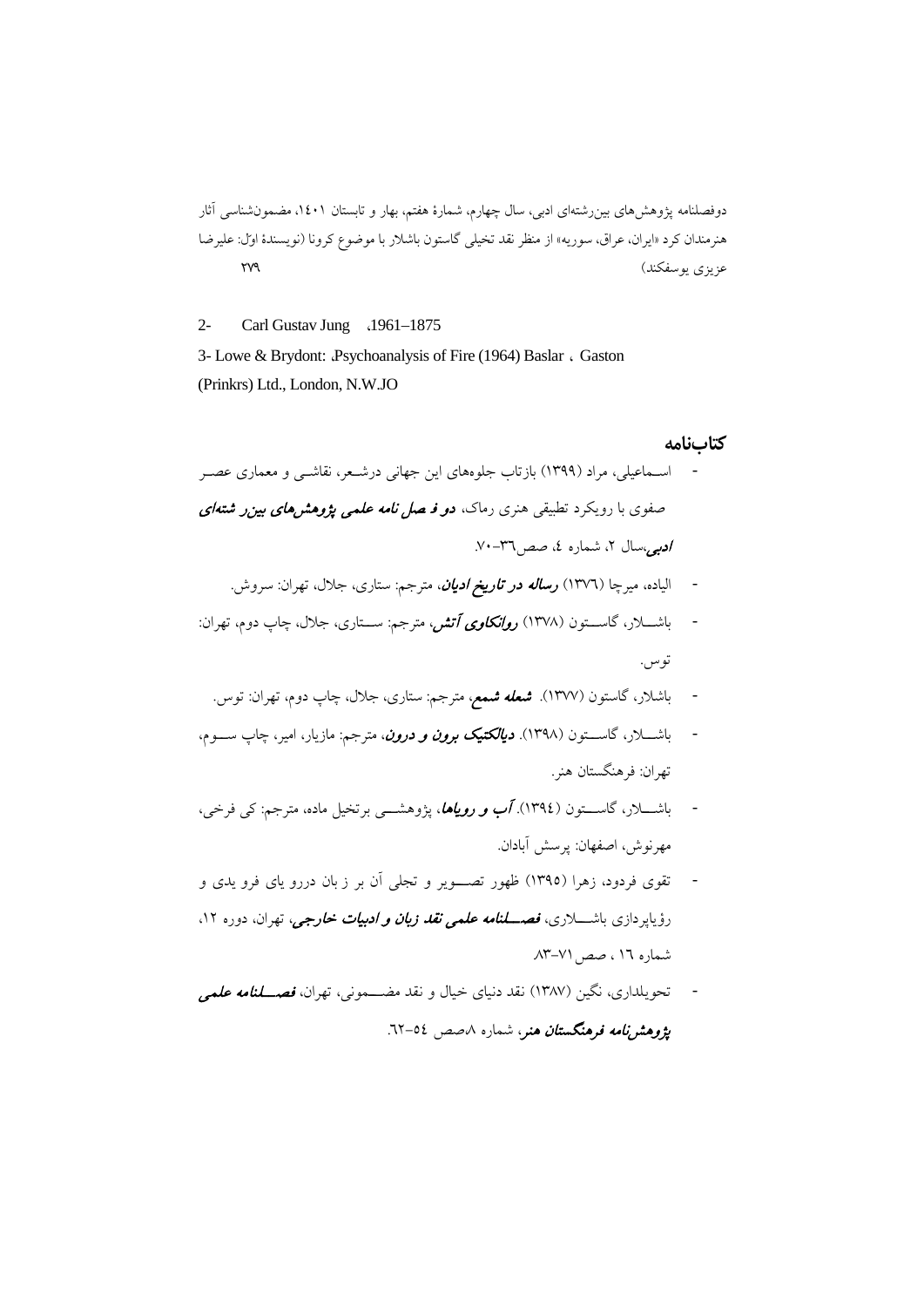- حرمتی، حمیده، رضــــاپور مقدم، رویا (۱۳۹۷) تحلیل ادبی و هنری رویا در متن و نگاره داســتان (خواب دیدن توس ســیاوش را) از منظر نقد تخیلی گاســتون باشــلار، تهران، پژ*وهشنامه علمی ادب حماسی، دوره ۱۵، شماره ۲۸،صص ۷۵-۹*٤.
- حرمتی، حمیده، رضاپور مقدم، رویا (1398). نقد تخیلی تصو یرگري نگاره هاي خاوران *نامه با دیدگاه گا ستون با شلار* ، پایان نامه کار شناسی ار شد پژوهش هنر، دانشکده هنر و معماري دانشگاه مازندران.
- حاج حســـنی، اعظم، محمودي، فتانه (1393) تطبیق عنصر خیال، در متن و نگاره ها ي خاوران نامه با رویکرد نقد تخیلی گاستون باشلار، فصلنامه علمی ادبیات تطبیقی، تهران، شماره،10 صص .62-36
- حسـینی قزوینی، حسـامی(1398). زیباییشـناسـی دریافت اشـیاء روزمره در متون ادب فارســی از منظر هانس روبرت یاوس، **د***و فصـــل نامه علمی پژوهشهای بین رشـــتهای* ادبی، سال ۱، شماره ۲، صص ۷٤-۱۰۲.
- خطاط، نسرین (۱۳۸۲) نیچه از نگاه باشلار، تهران، *فصلنامه علمی علوم انسانی،* شماره ،39-40 صص .59-39
- -دادور، ابوالقا سم، روزبهانی، رویا (1398) بازتاب طبیعت در گستره اساطیر ایران، تهران، مجله علمی جلوه هنر،دوره ۱۱ ،شماره ۲۲، صص ۷۳-۷۲.
- دادور، ابوالقاسم، منصورى، الهام (١٣٨٥) **د***رامدى بر اسطوره و نهادهاى ايران و هند در* **ع***هد باستان، ته*ران: دانشگاه الزهرا.
- دریایی، محمد (1391) مزاج خود را بشــناســیم: مزاج خوراکیها و مصــلحات آنها، تهران: سفیر اردهال.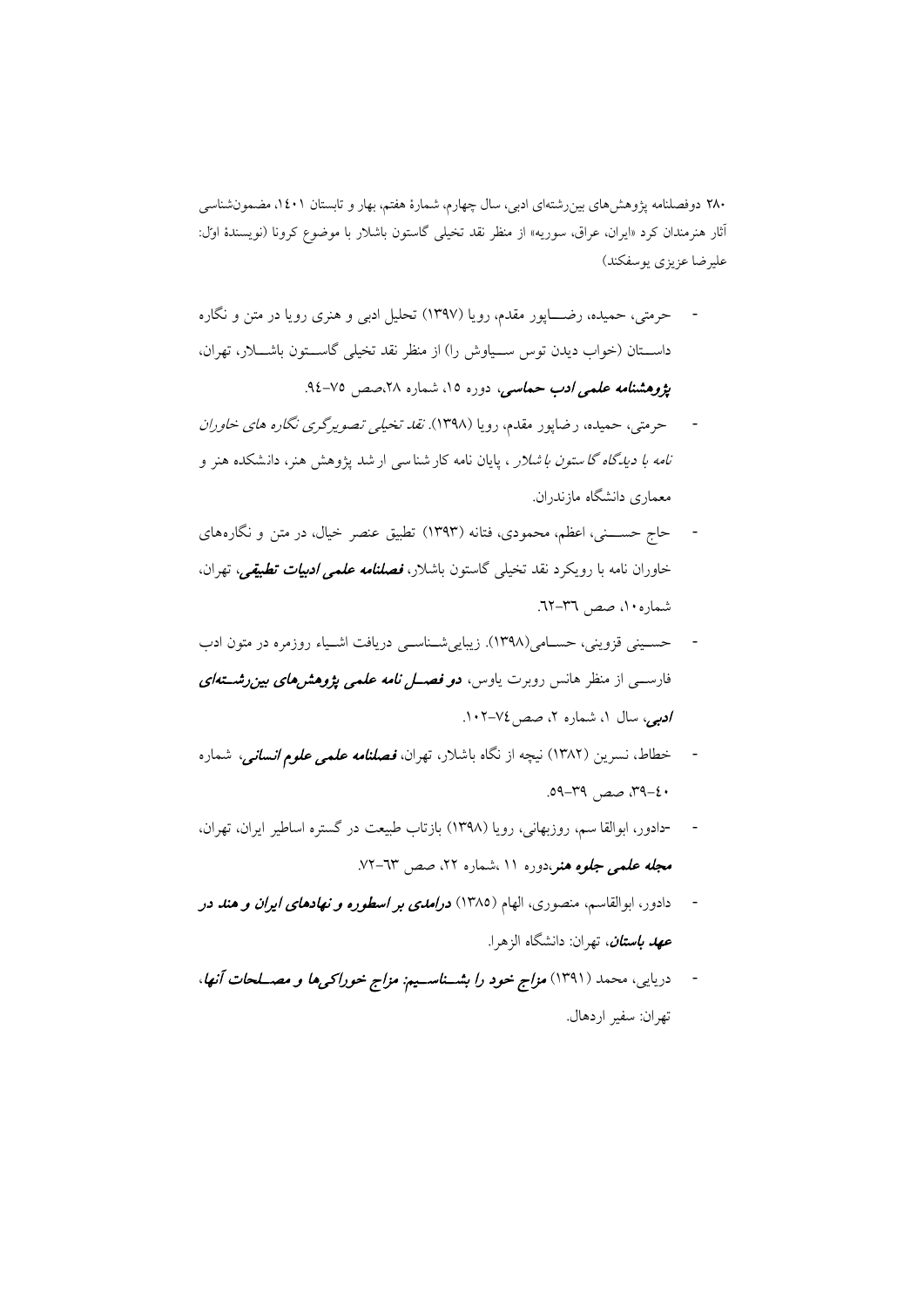- زمانی، مریم؛ گلستانی بخت، طاهره(1399). نگاهی به کاربرد رؤیا درچند داستان اسماعیل ف صیح از منظر روان تحلیل گري یونگ و فروید، **د***و فـ صل نامه علمی پژوهش هاي بين* رشته ای ادبی، سال ۲، شماره ٤، صص ۲۲۱–۲۵۱.
	- سرلو، خوان ادواردو (1389) فرهنگ نمادها، مترجم: مهرانگیز اوحدي، تهران: دستان.
- شامیان ساروکلائ ی، اکبر؛ علیزاده، حمیرا (1393) طبیعت و تخیل خلاق در شعر سپهري و سینمای کیارستمی، تهران، *فصلنامه علمی پژوهشرهای ادبیات تطبیقی،* دوره ۲، شماره ،2 صص.104-79
- -عباســــي، علي (١٣٨٦) جايگاه من فردي يا من خلاق، *فصـــلنامه علمي پژوهشـــنامه* فرهنگستان هنر، تهران، شماره،8 صص 113 – .129
- علی پور، پوران (١٣٩٤) ساختگرایی و روانکاوي تقابل هاي محتوایی (نقدي بر رمان گلاب خانم اثر قاسمعلی فراست)، همایش ملی نظریه و نقد ادبی در ایران، تهران.
- عل<sub>ی</sub>پور، پوران (١٣٦٦). **گز***یدههای زادا سپرم***،** مترجم: محمدتقی را شد محـ صل، تهران، مؤسسۀ مطالعاتی و تحقیقات فرهنگی.
- میرفندرســکی، حمیده، طباطبایی جبلی، زهره (1398) بازنمایی رنگ عناصــر چهارگانه تصویر فرشتۀ چهارسر در کتاب معراج نامۀ میرحیدر بر مبنای نجوم، تهران، **نشریه علم***ی* **ب***اغ نظر***،** شماره،۷٤، صص ٥ – ١٦.
- نامور مطلق، بهمن (١٣٨٦) پدیدارشـــناســـی تخیل نزد باشـــلار، تهران، *فصـــلنامه علمی* **پژوهشنا***مه ف***رهنگست***ان هنر***،** شماره٦، صص ۱۰۳–۱۱۷.
- نامور مطلق، بهمن (١٣٨٦). باشــــلار بنیان گذار نقد تخیلی، تهران، *فصــــلمنامه علمی* پژ*وهشنامه فرهنگستان هنر*،شماره<sup>7</sup>، صص ٥٧ - ٧٢.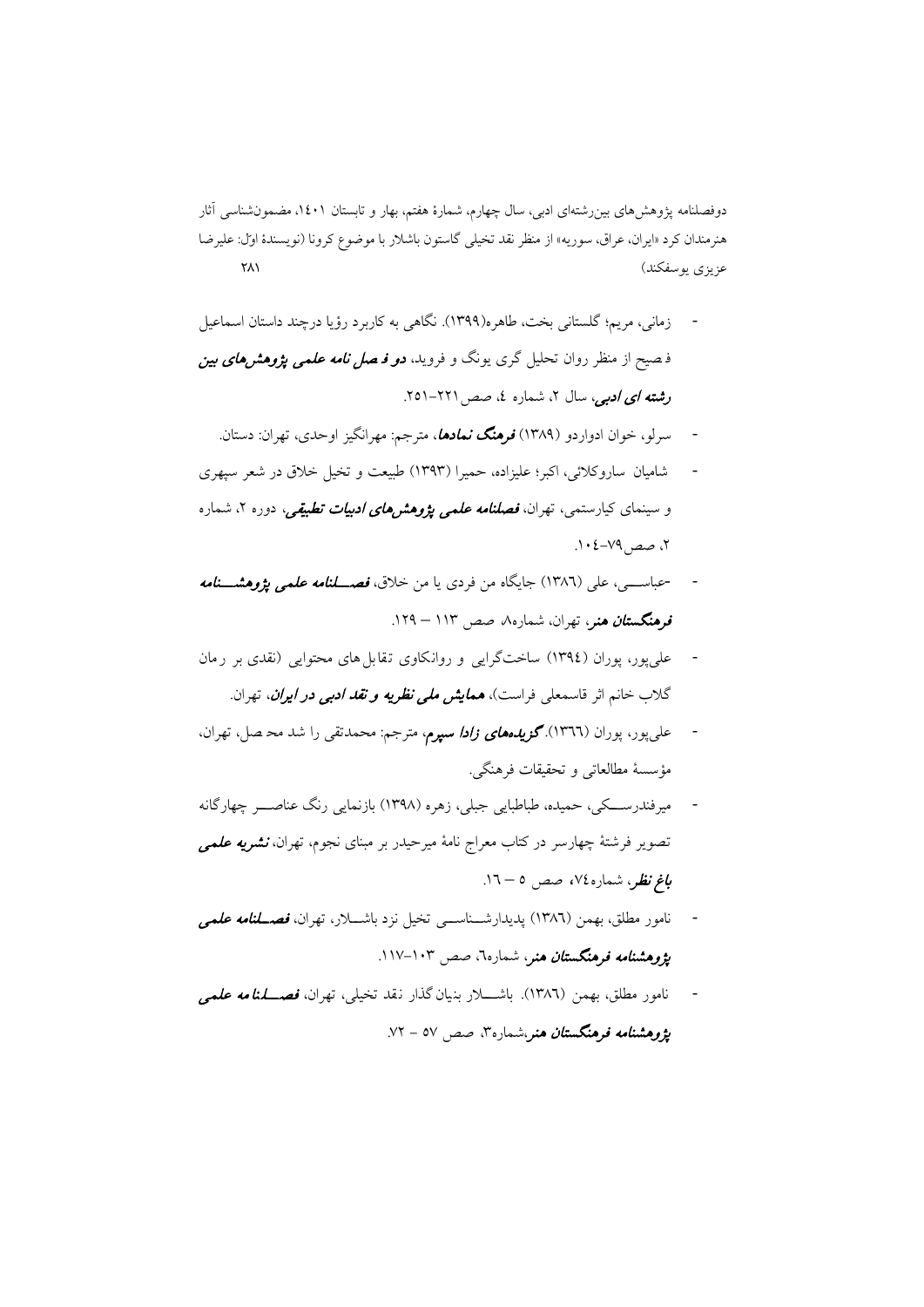Gaston *Psychoanalysis* of Fire (1964) Baslar Lowe & Brydont: (Prinkrs) Ltd., London, N.W.JO

#### **References**

- Abbasi, Ali. 2007. "Jaygah-i Man-i Fardi ya Man-i Khallaq [The Status of Individual or Creative I]." *Faslnami-yi Ilmi-yi Pazhuhishnami-yi Farhangistan-i Hunar* [*Quarterly Journal of Iranian Academy of Arts*] no. 8: 113-129. [in Persian]
- Alipur, Puran. 2015. "Sakhtargarayi va Ravankavi-yi Taqabul-ha-yi Muhtavayi (Naqd-i bar Ruman-i *Gulab Khanum* Asar-i Qasemali Farasat [Structuralism and the Psychoanalysis of Content-based Contrasts (A Critique of the Novel *Ms. Gulab* by Qasemali Farasat]." Tehran: National Conference on Literary Theory and Criticism. [in Persian]
- Bachelard, Gaston. 2019. *The Dialectics of Inside and Outside*. Translated by Maziar Amir. Tehran: Iranian Academy of Arts. [in Persian]
- Bachelard, Gaston. 1998. *The Flame of a Candle*. Translated by Jalal Sattari. Tehran: Tus Publications. [in Persian]
- Bachelard, Gaston. 1999. *The Psychoanalysis of Fire*. Translated by Jalal Sattari. Tehran: Tus Publications. [in Persian]
- Bachelard, Gaston. 2015. *Water and Dreams: An Essay on the Imagination of Matter*. Translated by Mehrnush Kayfarrokhi. Isfahan: Porsesh-e Abadan Publications. [in Persian]
- Cirlot, Juan Eduardo. *A Dictionary of Symbols*. Translated by Meharngiz Awhadi. Tehran: Dastan Publications. [in Persian]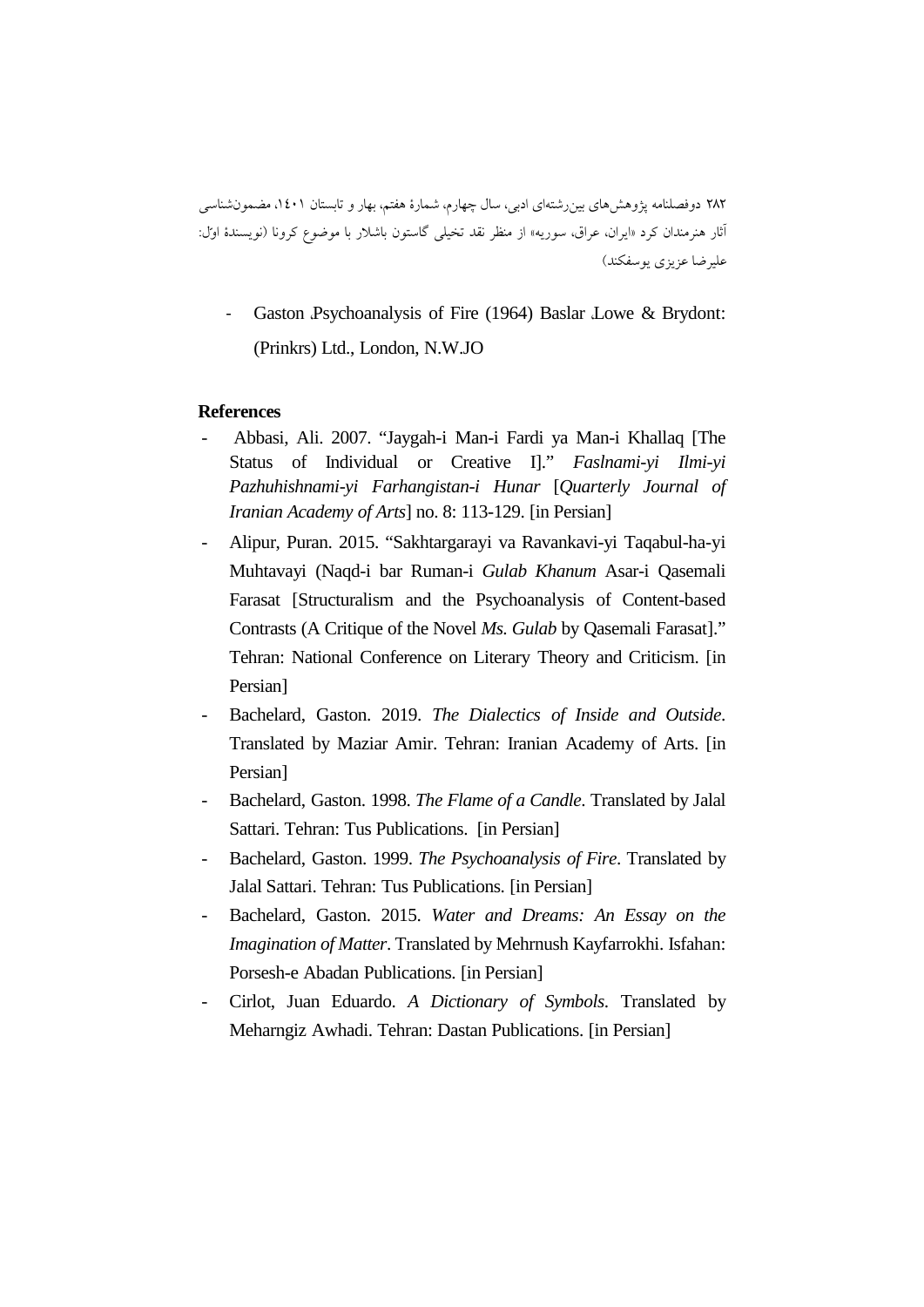- Dadavar, Abolqasem, and Ruzbehani, Roya. 2019. "Baztab-i Tabi'at dar Gustari-yi Asatir-i Iran. [Reflection of Nature in the Expanse of Persian Myths.]" *Majalli-yi Ilmi-yi Jilvi-yi Hunar* [*Journal of Art Effect*] 11 no. 22: 63-72. [in Persian]
- Dadvar, Abolqasem, and Mansuri, Elham. 2006. *Daramad-i bar Usturi va Nahad-ha-yi Iran va Hind dar Ahd-i Bastan* [*Myths and Persian and Indian Institutions in the Ancient Times: An Introduction*]. Tehran: al-Zhara University. [in Persian]
- Daryayi, Mohammad. 2012. *Mizaj-i Khud ra Bishinasim: Mizaj-i Khuraki-ha va Muslihat-i an* [*Let's Know Our Temperament: Foods' Temperaments and Their Correctives*]. Tehran: Safir-e Ardehal. [in Persian]
- Eliade, Mircea. 1997. *Treatise on the History of Religions*. Translated by Jalal Sattari. Tehran: Sorush Publications. [in Persian]
- Haj Hassani, A'zam, and Mahmudi, Fattaneh. 2014. "Tatbiq-i Unsuri Khiyal dar Matn va Nigari-ha-yi *Khavarannami* ba Ruykard-i Naqdi Takhyyuli-yi Gaston Bachelard. [A Study of the Adaptation of the Element of Imagination in the Text and Paintings of *Khavarannami* with Gaston Bachelard's Imagination Criticism Approach]." *Faslnami-yi Ilmi-yi Adabiyat-i Tatbiqi* [*Journal of Comparative Literature*] 1 no. 2: 74-102. [in Persian]
- Hormati, Hamideh, and Rezapour Moqaddam Roya. 2014. "Naqd-i Takhayyuli-yi Tasvirgari-yi Nigari-ha-yi Khavarannami ba Didgah-i Gaston Bachelard. [Imagination Criticism of the Illustration of the Paintings of *Khavarannami* Using the Viewpoint of Gaston Bachelard]." Master's diss., Mazandaran University. [in Persian]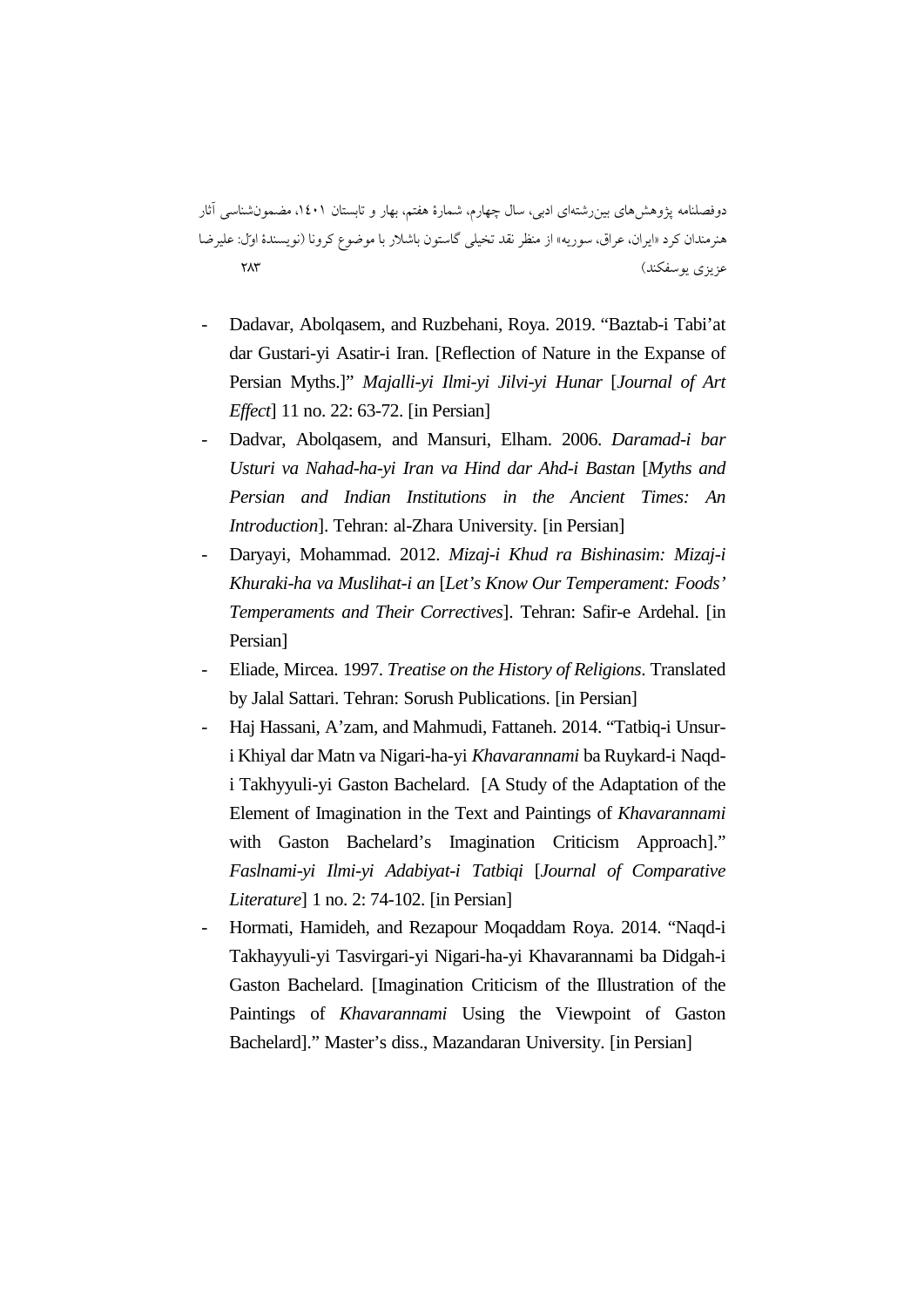- Hormati, Hamideh, and Rezapour Moqaddam, Roya. 2018. "Tahlil-i Adabi va Hunari-yi Ru'ya dar Matn va Nigari-yi Dastan (Khabdidani Tus Siavash ra) az Manzar-i Naqd-i Takhayyuli-yi Gaston Bachelard [Literary and Artistic Analysis of Dreams in the Text and Paintings of the Story of *Tus Dreaming Siavash* from the Point of View of Gaston Bachelard's Imagination Criticism]." *Pazhuhishnami-yi Ilmi-yi Adabi Hamasi* [*Journal of Epic Literature*] 15 no. 28: 75-94. [in Persian]
- Hosseini, Qazvini, Hesam. 2019. "Zibayishinasi-yi Daryaft-i Ashya'i Ruzmarri dar Mutun-i Adab-i Farsi az Manzar-i Hans Robert Jauss. [Aesthetics of Perceiving Everyday Objects in the Texts of Persian Literature from the Point of View of Hans Robert Jauss]." *Dufaslnami-yi Ilmi-yi Pazhuhish-ha-yi Bayn-i Rishti'i-yi Adabi* [*Biannual Journal of Literary Interdisciplinary Studies*] 1 no. 2: 74- 102. [in Persian]
- Isma'ili, Morad. 2020. "Baztab-i Jilvi-ha-yi Injahani dar Sh'ir, Naqqashi, va Mi'mari-yi Asr-i Safavi ba Ruykard-i Tatbiqi-yi Henry Remak [A Study of the Reflection of Worldly Effects in Poetry, Painting, and Architecture in the Safavid Era through Henry Remak's Comparative Approach]." *Dufaslnami-yi Pazhuhish-ha-yi Bayn-i Rishti'i-yi Adabi* [*Biannual Journal of Literary Interdisciplinary Studies*] 2 no. 4: 36-79. [in Persian]
- Khattat, Nasrin. 2003. "Nietzsche az Nigah-i Bachelard. [Nietzsche from Bachelard's Point of View.]" *Faslnami-yi Ilmi-yi Ulum-i Insani [Journal of Human Sciences*] no.39 & 40: 39-59. [in Persian]
- Mirfendereski, Hamideh, and Jebelli, Zohreh. 2019. "Baznimayi-yi Rang-i Anasur-i Chahargani-yi Tasvir-i Firish-ti-yi Chaharsar dar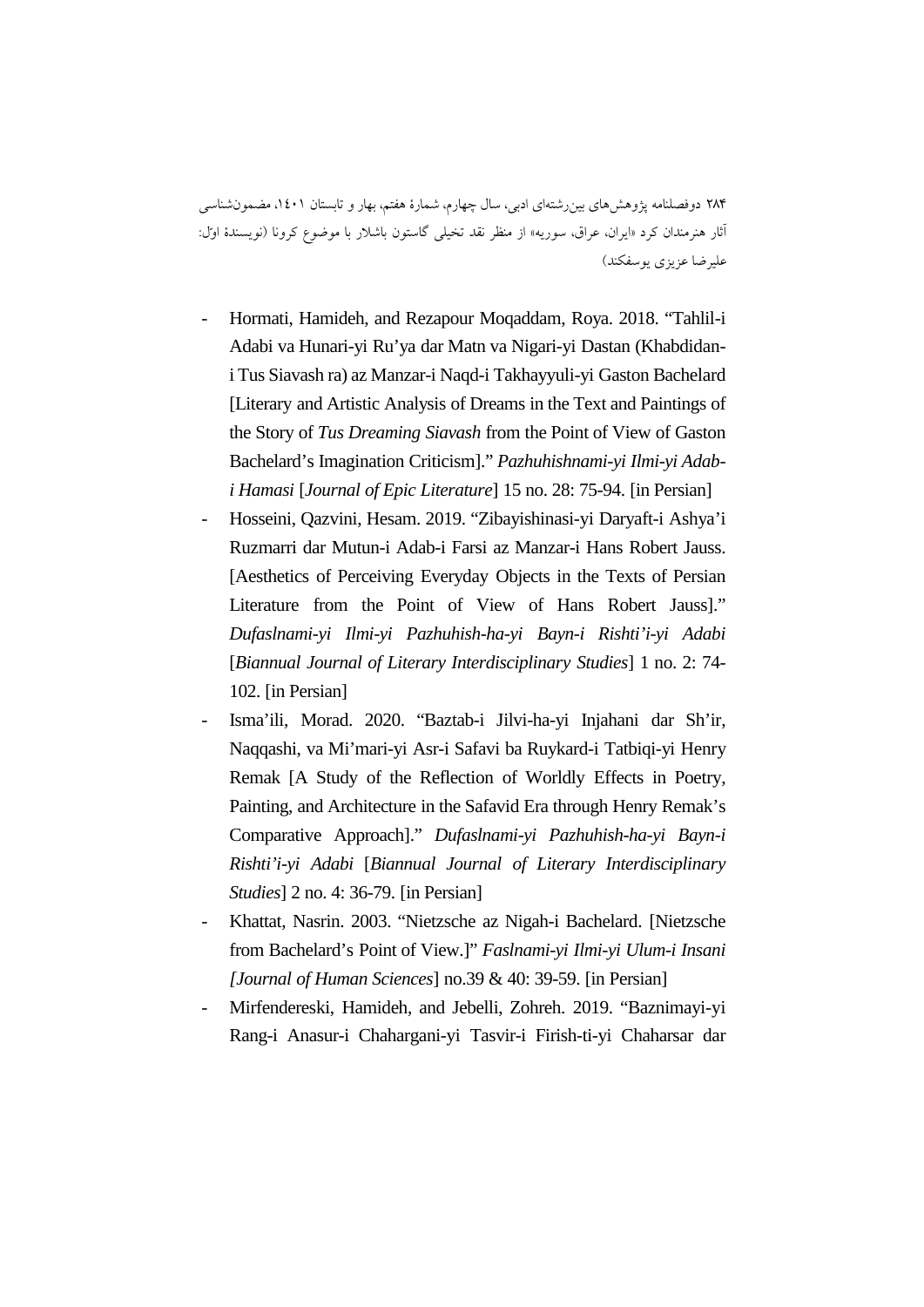Kitab-i *Mi'rajnami*-yi Mirhaydar bar Mabna-yi Nujum [Representation of the Color of the Four Elements in the Image of the Four-Headed Angel Mirhaydar's *The Book of The Ascension* Based on Astronomy]." *Nashriyyi-yi Ilmi-yi Bagh-i Nazar* [*Journal of The View Garden*] no. 74: 5-16. [in Persian]

- Namvar Motlagh, Bahaman. 2007. "Padidarshinasi-yi Takhayyul nazd-i Bachelard [Bachelard's Phenomenology of Imagination]." *Faslnami-yi Ilmi-yi Pazhuhishnami-yi Farhangistan-i Hunar* [Quarterly Journal of Iranian Academy of Arts] no. 6: 103-117.
- Namvar Motlagh, Bahman. 2007. "Bachelard Bunyanguzar-i Naqd-i Takhayyuli [Bachelard: The Founder of Imagination Criticism]." *Faslanam-yi Ilmi-yi Pazhuhishnami-yi Farhangistan-I Hunar*  [*Quarterly Joounal of Iranian Academy of Arts*] no. 3: 57-72. [in Persian]
- Shamian Sarukala'i, Akbar, and Alizadeh, Humayra. 2014. "Tabi'at va Takhayyul-i Khallaq dar Sh'ir-i Sepehri va Sinima-yi Kiarostami [Nature and Creative Imagination in Sepehri's Poetry and Kiarostami's Cinema]." *Faslnami-yi Pazhuhish-ha-yi Adabiat-i Tatbiqi* [*Quarterly Journal of Comparative Literature*] 2 no.2: 79- 104. [in Persian]
- Tahvildari, Negin. 2018. "Naqd-i Dunya-yi Khiyal va Naqd-i Mazmuni [Critique of the World of Imagination and Thematic Critique]." *Faslnami-yi Ilmi-yi Pazhuhishnami-yi Farhangistan-i Hunar* [*Quarterly Journal of Iranian Academy of Arts*], no. 8: 54-62. [in Persian]